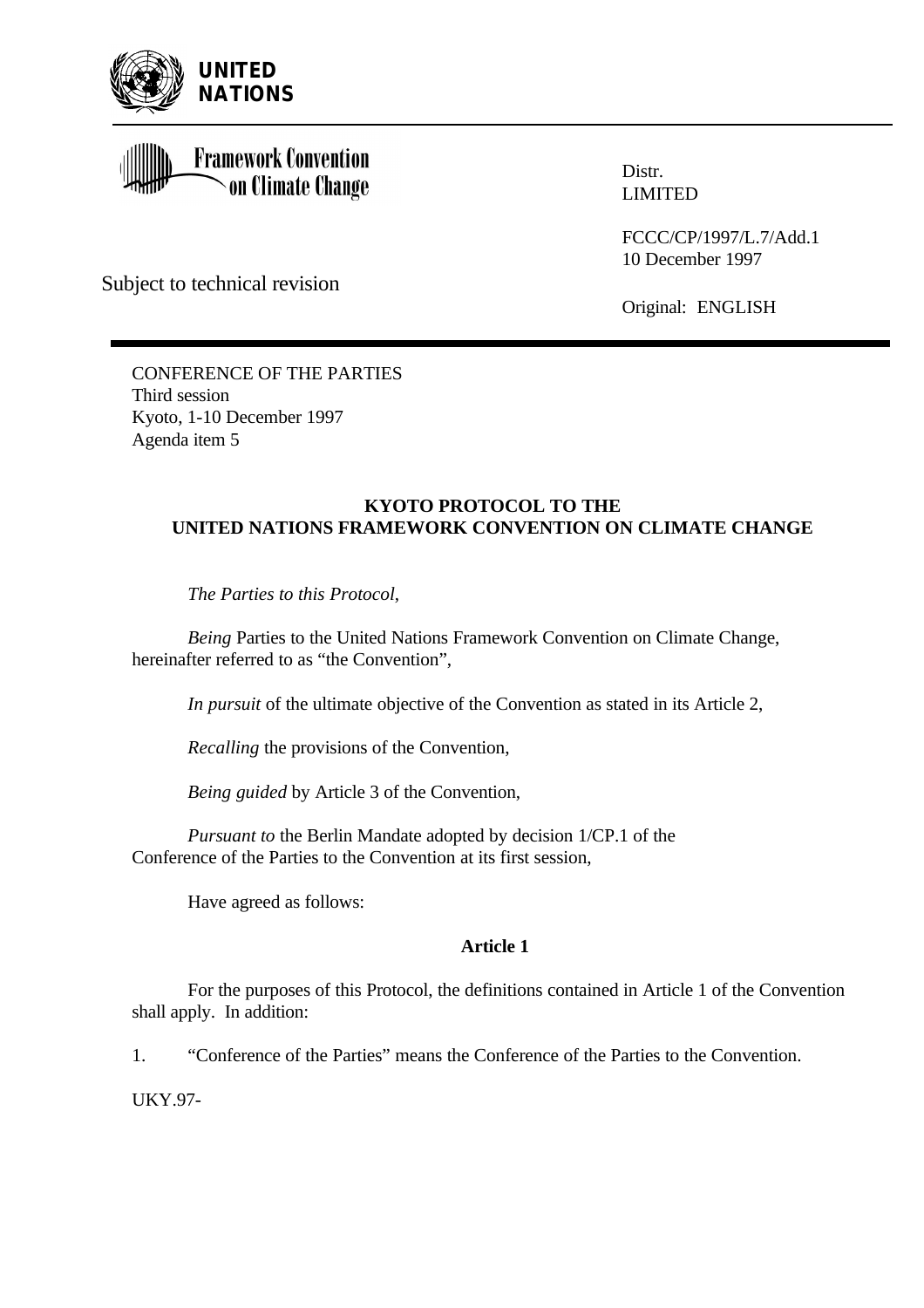2. "Convention" means the United Nations Framework Convention on Climate Change, adopted in New York on 9 May 1992.

3. "Intergovernmental Panel on Climate Change" means the Intergovernmental Panel on Climate Change established in 1988 jointly by the World Meteorological Organization and the United Nations Environment Programme.

4. "Montreal Protocol" means the Montreal Protocol on Substances that Deplete the Ozone Layer, adopted in Montreal on 16 September 1987 and as subsequently adjusted and amended.

5. "Parties present and voting" means Parties present and casting an affirmative or negative vote.

6. "Party" means, unless the context otherwise indicates, a Party to this Protocol.

7. "Party included in Annex I" means a Party included in Annex I to the Convention, as may be amended, or a Party which has made a notification under Article 4, paragraph  $2(g)$ , of the Convention.

# **Article 2**

1. Each Party included in Annex I in achieving its quantified emission limitation and reduction commitments under Article 3, in order to promote sustainable development, shall:

(a) Implement and/or further elaborate policies and measures in accordance with its national circumstances, such as:

- (i) Enhancement of energy efficiency in relevant sectors of the national economy;
- (ii) Protection and enhancement of sinks and reservoirs of greenhouse gases not controlled by the Montreal Protocol, taking into account its commitments under relevant international environmental agreements; promotion of sustainable forest management practices, afforestation and reforestation;
- (iii) Promotion of sustainable forms of agriculture in light of climate change considerations;
- (iv) Promotion, research, development and increased use of new and renewable forms of energy, of carbon dioxide sequestration technologies and of advanced and innovative environmentally sound technologies;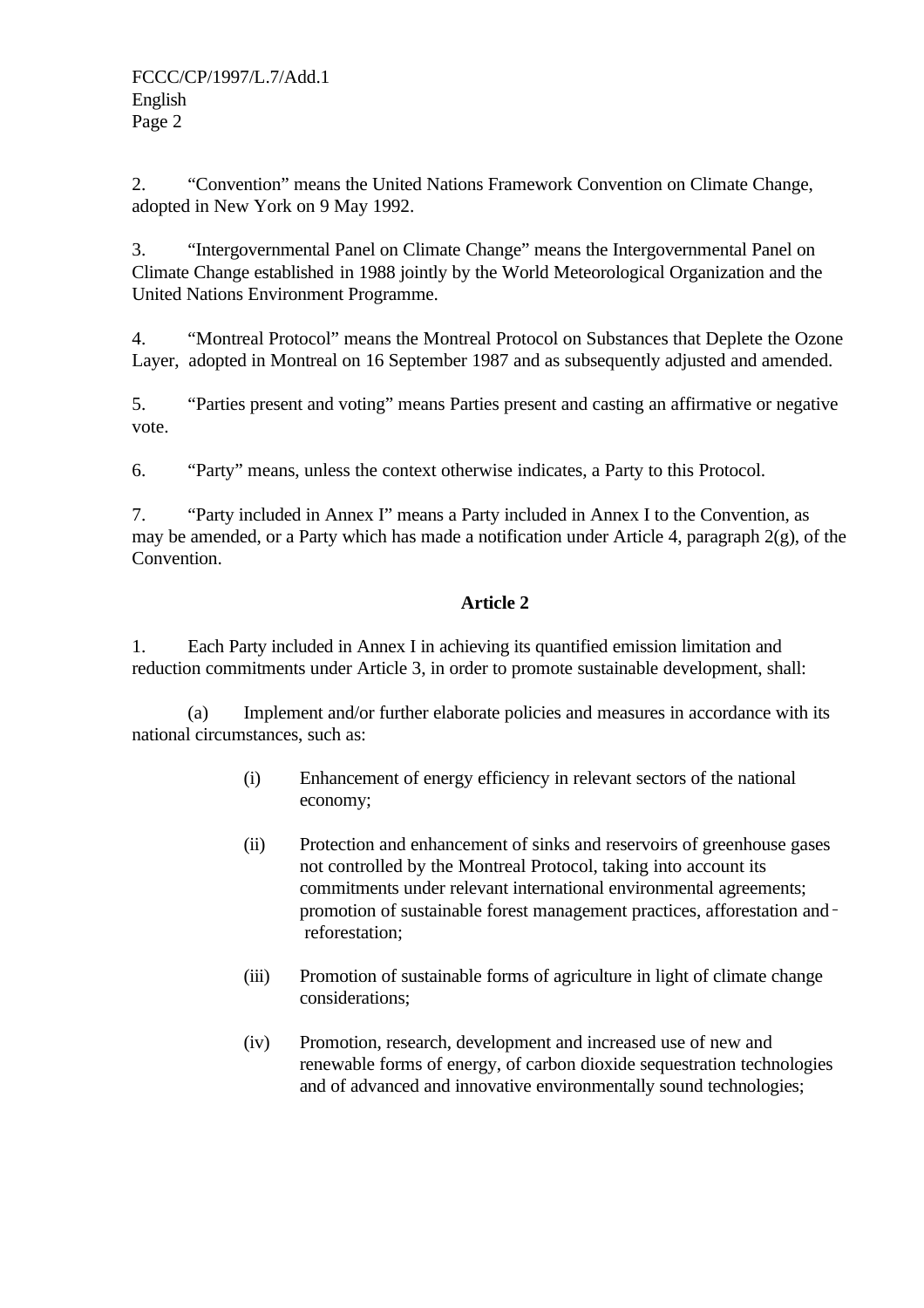- (v) Progressive reduction or phasing out of market imperfections, fiscal incentives, tax and duty exemptions and subsidies in all greenhouse gas emitting sectors that run counter to the objective of the Convention and apply market instruments;
- (vi) Encouragement of appropriate reforms in relevant sectors aimed at promoting policies and measures which limit or reduce emissions of greenhouse gases not controlled by the Montreal Protocol;
- (vii) Measures to limit and/or reduce emissions of greenhouse gases not controlled by the Montreal Protocol in the transport sector;
- (viii) Limitation and/or reduction of methane through recovery and use in waste management, as well as in the production, transport and distribution of energy;

(b) Cooperate with other such Parties to enhance the individual and combined effectiveness of their policies and measures adopted under this Article, pursuant to Article 4, paragraph  $2(e)(i)$ , of the Convention. To this end, these Parties shall take steps to share their experience and exchange information on such policies and measures, including developing ways of improving their comparability, transparency and effectiveness. The Conference of the Parties serving as the meeting of the Parties to this Protocol shall, at its first session or as soon as practicable thereafter, consider ways to facilitate such cooperation, taking into account all relevant information.

2. The Parties included in Annex I shall pursue limitation or reduction of emissions of greenhouse gases not controlled by the Montreal Protocol from aviation and marine bunker fuels, working through the International Civil Aviation Organization and the International Maritime Organization, respectively.

3. The Parties included in Annex I shall strive to implement policies and measures under this Article in such a way as to minimize adverse effects, including the adverse effects of climate change, effects on international trade, and social, environmental and economic impacts on other Parties, especially developing country Parties and in particular those identified in Article 4, paragraphs 8 and 9 of the Convention, taking into account Article 3 of the Convention. The Conference of the Parties serving as the meeting of the Parties to this Protocol may take further action, as appropriate, to promote the implementation of the provisions of this paragraph.

4. The Conference of the Parties serving as the meeting of the Parties to this Protocol, if it decides that it would be beneficial to coordinate any of the policies and measures in paragraph 1(a) above, taking into account different national circumstances and potential effects, shall consider ways and means to elaborate the coordination of such policies and measures.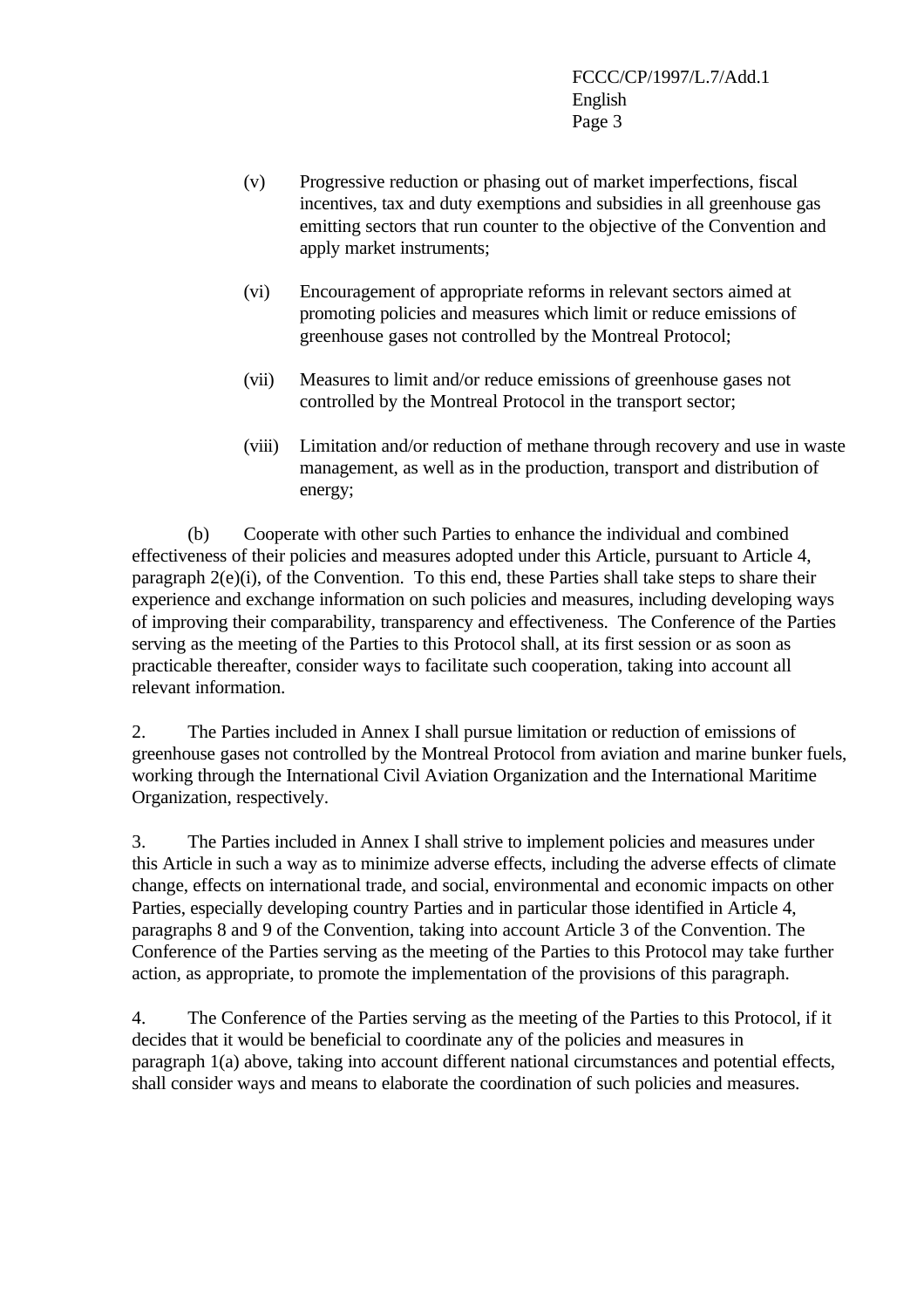# **Article 3**

1. The Parties included in Annex I shall, individually or jointly, ensure that their aggregate anthropogenic carbon dioxide equivalent emissions of the greenhouse gases listed in Annex A do not exceed their assigned amounts, calculated pursuant to their quantified emission limitation and reduction commitments inscribed in Annex B and in accordance with the provisions of this Article, with a view to reducing their overall emissions of such gases by at least 5 per cent below 1990 levels in the commitment period 2008 to 2012.

2. Each Party included in Annex I shall, by 2005, have made demonstrable progress in achieving its commitments under this Protocol.

3. The net changes in greenhouse gas emissions from sources and removals by sinks resulting from direct human-induced land use change and forestry activities, limited to afforestation, reforestation, and deforestation since 1990, measured as verifiable changes in stocks in each commitment period shall be used to meet the commitments in this Article of each Party included in Annex I. The greenhouse gas emissions from sources and removals by sinks associated with those activities shall be reported in a transparent and verifiable manner and reviewed in accordance with Articles 7 and 8.

4. Prior to the first session of the Conference of the Parties serving as the meeting of the Parties to this Protocol, each Party included in Annex I shall provide for consideration by the Subsidiary Body for Scientific and Technological Advice data to establish its level of carbon stocks in 1990 and to enable an estimate to be made of its changes in carbon stocks in subsequent years. The Conference of the Parties serving as the meeting of the Parties to this Protocol shall, at its first session or as soon as practicable thereafter, decide upon modalities, rules and guidelines as to how and which additional human-induced activities related to changes in greenhouse gas emissions and removals in the agricultural soil and land use change and forestry categories, shall be added to, or subtracted from, the assigned amount for Parties included in Annex I, taking into account uncertainties, transparency in reporting, verifiability, the methodological work of the Intergovernmental Panel on Climate Change, the advice provided by the Subsidiary Body for Scientific and Technological Advice in accordance with Article 5 and the decisions of the Conference of the Parties. Such a decision shall apply in the second and subsequent commitment periods. A Party may choose to apply such a decision on these additional human-induced activities for its first commitment period, provided that these activities have taken place since 1990.

5. The Parties included in Annex I undergoing the process of transition to a market economy whose base year or period was established pursuant to decision 9/CP.2 of the Conference of the Parties at its second session, shall use that base year or period for the implementation of their commitments under this Article. Any other Party included in Annex I undergoing the process of transition to a market economy which has not yet submitted its first national communication under Article 12 of the Convention may also notify the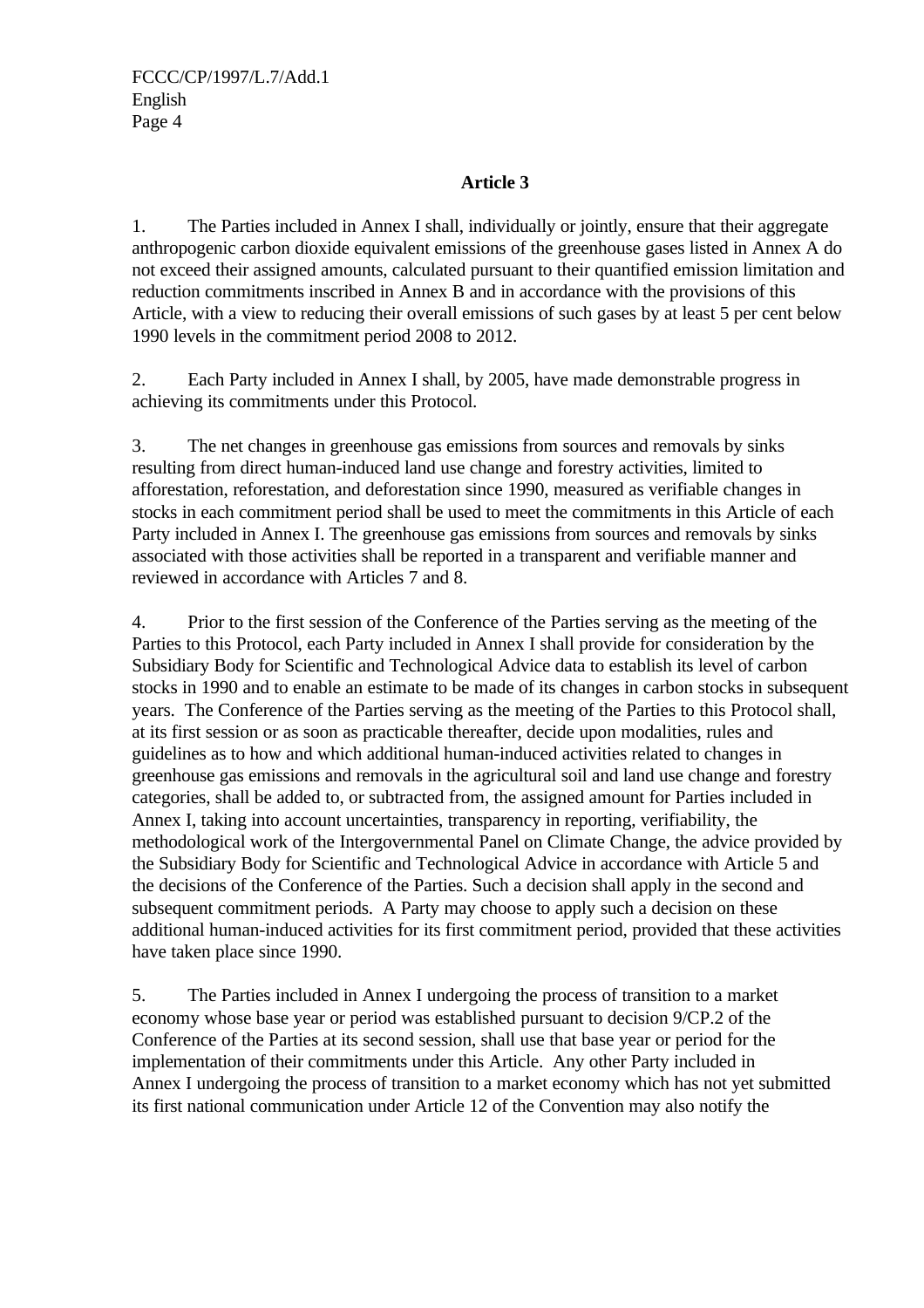Conference of the Parties serving as the meeting of the Parties to this Protocol that it intends to use a historical base year or period other than 1990 for the implementation of its commitments under this Article. The Conference of the Parties serving as the meeting of the Parties to this Protocol shall decide on the acceptance of such notification.

6. Taking into account Article 4, paragraph 6, of the Convention, in the implementation of their commitments under this Protocol other than those in this Article, a certain degree of flexibility shall be allowed by the Conference of the Parties serving as the meeting of the Parties to this Protocol to the Parties included in Annex I undergoing the process of transition to a market economy.

7. In the first quantified emission limitation and reduction commitment period, from 2008 to 2012, the assigned amount for each Party included in Annex I shall be equal to the percentage inscribed for it in Annex B of its aggregate anthropogenic carbon dioxide equivalent emissions of the greenhouse gases listed in Annex A in 1990, or the base year or period determined in accordance with paragraph 5 above, multiplied by five. Those Parties included in Annex I for whom land use change and forestry constituted a net source of greenhouse gas emissions in 1990 shall include in their 1990 emissions base year or period the aggregate anthropogenic carbon dioxide equivalent emissions minus removals in 1990 from land use change for the purposes of calculating their assigned amount.

8. Any Party included in Annex I may use 1995 as its base year for hydrofluorocarbons, perfluorocarbons and sulphur hexafluoride, for the purposes of the calculation referred to in paragraph 7 above.

9. Commitments for subsequent periods for Parties included in Annex I shall be established in amendments to Annex B to this Protocol, which shall be adopted in accordance with the provisions of Article 20, paragraph 7. The Conference of the Parties serving as the meeting of the Parties to this Protocol shall initiate the consideration of such commitments at least seven years before the end of the first commitment period mentioned in paragraph 7 above.

10. Any emission reduction units, or any part of an assigned amount, which a Party acquires from another Party in accordance with the provisions of Article 6 and of Article 16 bis shall be added to the assigned amount for that Party.

11. Any emission reduction units, or any part of an assigned amount, which a Party transfers to another Party in accordance with the provisions of Article 6 and of Article 16 bis shall be subtracted from the assigned amount for that Party.

12. Any certified emission reductions which a Party acquires from another Party in accordance with the provisions of Article 12 shall be added to the assigned amount for that Party.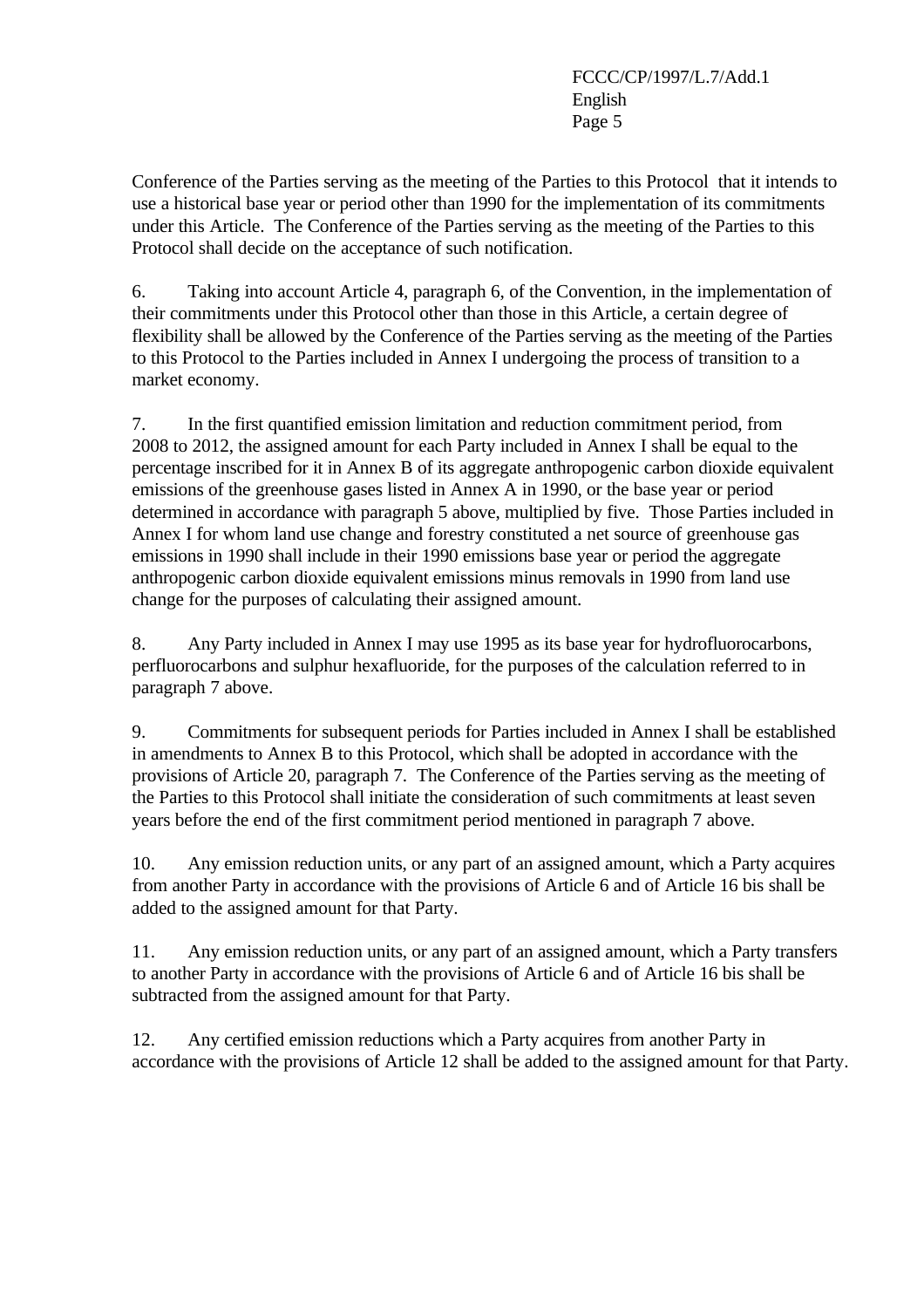13. If the emissions of a Party included in Annex I during a commitment period are less than its assigned amount under this Article, this difference shall, on request of that Party, be added to the assigned amount for that Party for subsequent commitment periods.

14. Each Party included in Annex I shall strive to implement the commitments mentioned in paragraph 1 above in such a way as to minimize adverse social, environmental and economic impacts on developing country Parties, particularly those identified in Article 4, paragraphs 8 and 9, of the Convention. In line with relevant decisions of the Conference of the Parties on the implementation of those paragraphs, the Conference of the Parties serving as the meeting of the Parties to this Protocol shall, at its first session, consider what actions are necessary to minimize the adverse effects of climate change and/or the impacts of response measures on Parties referred to in those paragraphs. Among the issues to be considered shall be the establishment of funding, insurance and transfer of technology.

## **Article 4**

1. Any Parties included in Annex I that have agreed to jointly fulfil their commitments under Article 3 shall be deemed to have met those commitments provided that their total combined aggregate anthropogenic carbon dioxide equivalent emissions of the greenhouse gases listed in Annex A do not exceed their assigned amounts calculated pursuant to their quantified emission limitation and reduction commitments inscribed in Annex B and in accordance with the provisions of Article 3. The respective emission level allocated to each of the Parties to the agreement shall be set out in that agreement.

2. The Parties to any such agreement shall notify the secretariat of the terms of the agreement on the date of deposit of their instruments of ratification, acceptance, approval or accession. The secretariat shall in turn inform the Parties and signatories to the Convention of the terms of the agreement.

3. The agreement shall remain in operation for the duration of the commitment period specified in Article 3, paragraph 7.

4. If Parties acting jointly do so in the framework of, and together with, a regional economic integration organization, any alteration in the composition of the organization after adoption of this Protocol shall not affect existing commitments under this Protocol. Any alteration in the composition of the organization shall only apply for the purposes of those commitments under Article 3 that are adopted subsequent to that revision.

5. In the event of failure by the Parties to such an agreement to achieve their total combined level of emission reductions, each Party to such an agreement shall be responsible for its own level of emissions set out in the agreement.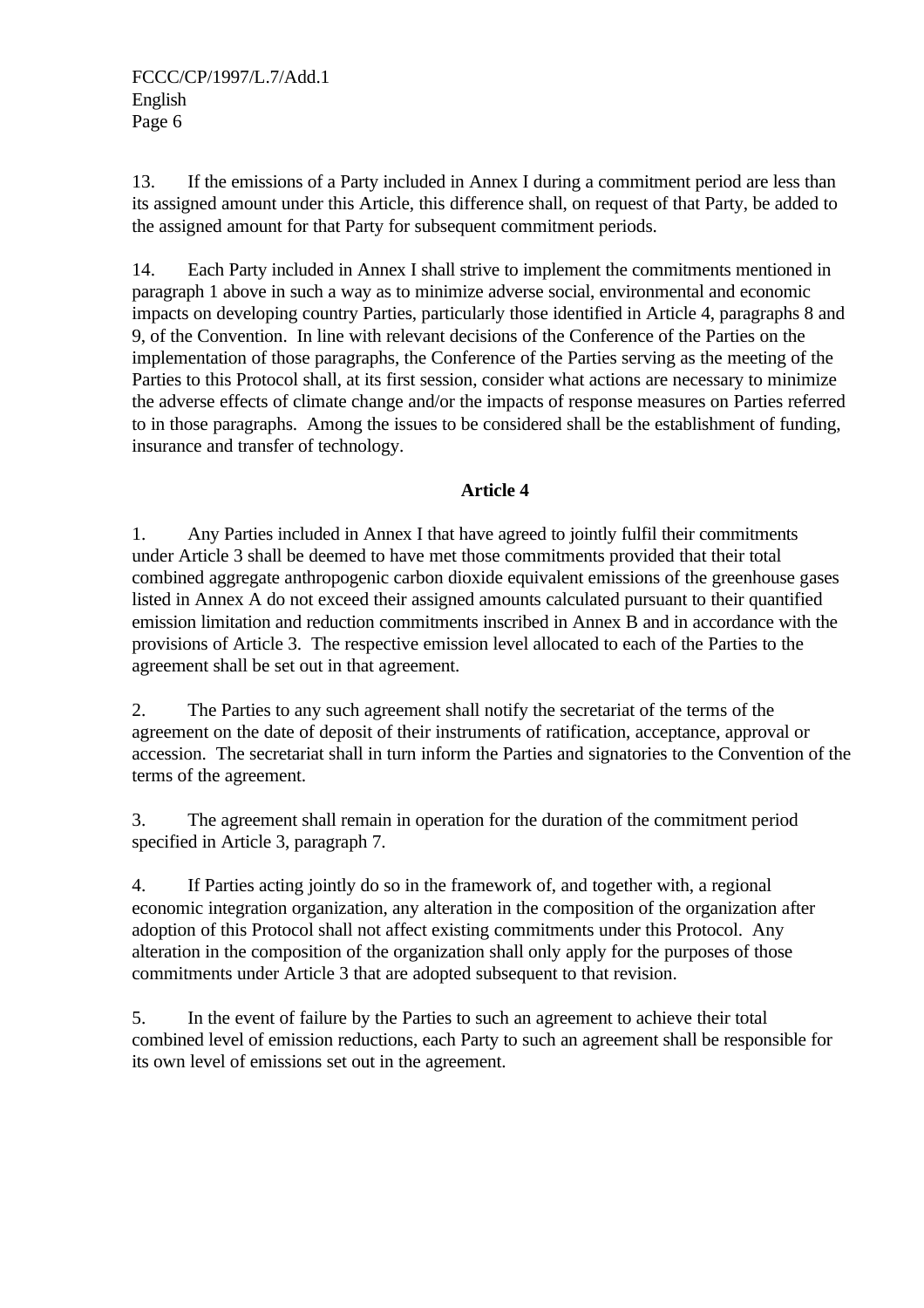6. If Parties acting jointly do so in the framework of, and together with, a regional economic integration organization which is itself a Party to this Protocol, each member State of that regional economic integration organization individually, and together with the regional economic integration organization acting in accordance with Article 23, shall, in the event of failure to achieve the total combined level of emission reductions, be responsible for its level of emissions as notified in accordance with this Article.

#### **Article 5**

1. Each Party included in Annex I shall have in place, no later than one year prior to the start of the first commitment period, a national system for the estimation of anthropogenic emissions by sources and removals by sinks of all greenhouse gases not controlled by the Montreal Protocol. Guidelines for such national systems, which shall incorporate the methodologies specified in paragraph 2 below, shall be decided upon by the Conference of the Parties serving as the meeting of the Parties to this Protocol at its first session.

2. Methodologies for estimating anthropogenic emissions by sources and removals by sinks of all greenhouse gases not controlled by the Montreal Protocol shall be those accepted by the Intergovernmental Panel on Climate Change and agreed upon by the Conference of the Parties at its third session. Where such methodologies are not used, appropriate adjustments shall be applied according to methodologies agreed upon by the Conference of the Parties serving as the meeting of the Parties to this Protocol at its first session. Based on the work of, *inter alia*, the Intergovernmental Panel on Climate Change and advice provided by the Subsidiary Body for Scientific and Technological Advice, the Conference of the Parties serving as the meeting of the Parties to this Protocol shall regularly review and, as appropriate, revise such methodologies and adjustments, taking fully into account any relevant decisions by the Conference of the Parties. Any revision to methodologies or adjustments shall be used only for the purposes of ascertaining compliance with commitments under Article 3 in respect of any commitment period adopted subsequent to that revision.

3. The global warming potentials used to calculate the carbon dioxide equivalence of anthropogenic emissions by sources and removals by sinks of greenhouse gases not controlled by the Montreal Protocol listed in Annex A shall be those accepted by the Intergovernmental Panel on Climate Change and agreed upon by the Conference of the Parties at its third session. Based on the work of, *inter alia*, the Intergovernmental Panel on Climate Change and advice provided by the Subsidiary Body for Scientific and Technological Advice, the Conference of the Parties serving as the meeting of the Parties to this Protocol shall regularly review and, as appropriate, revise the global warming potential of each such greenhouse gas, taking fully into account any relevant decisions by the Conference of the Parties. Any revision to a global warming potential shall apply only to those commitments under Article 3 in respect of any commitment period adopted subsequent to that revision.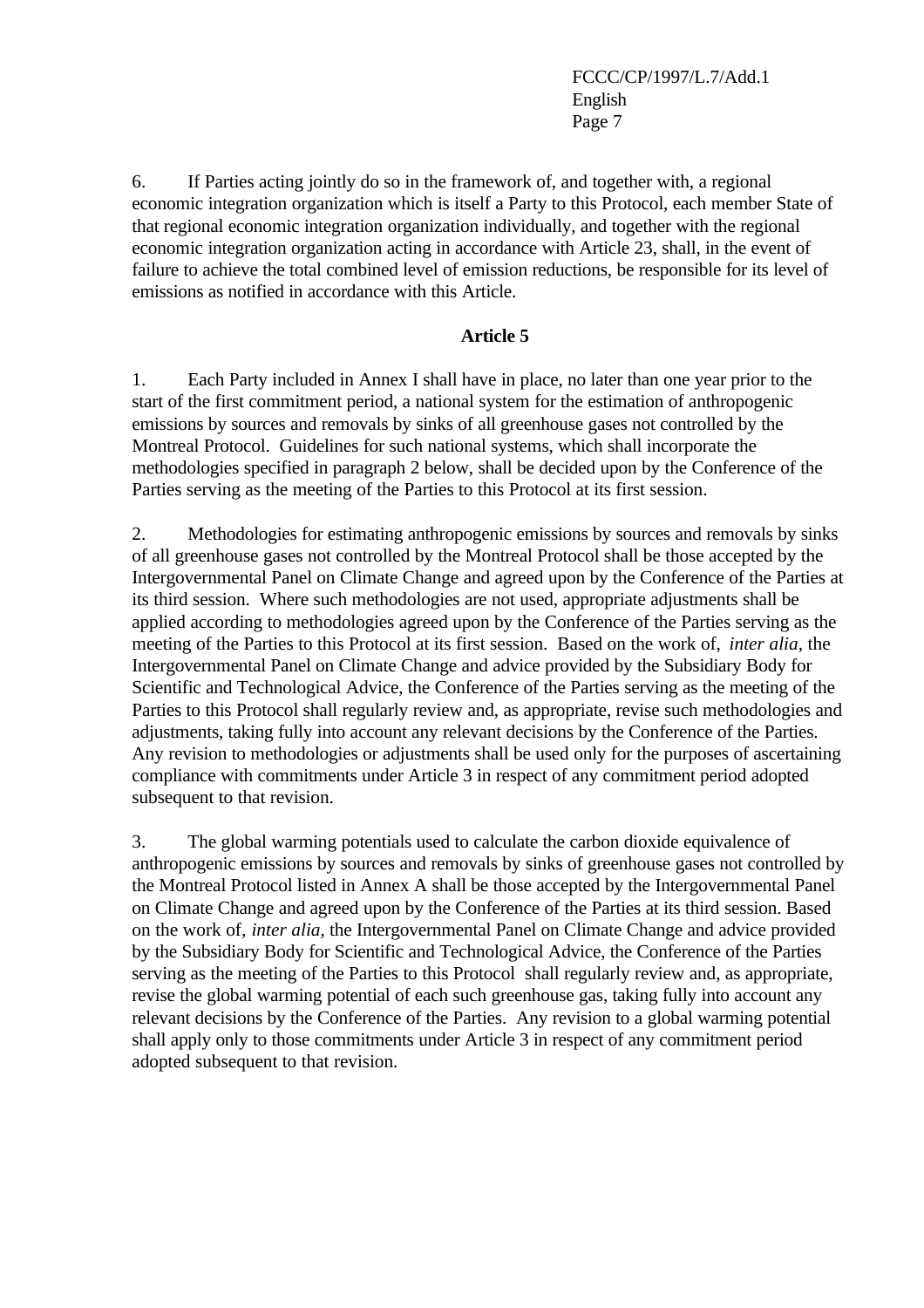## **Article 6**

1. For the purpose of meeting its commitments under Article 3, any Party included in Annex I may transfer to, or acquire from, any other such Party emission reduction units resulting from projects aimed at reducing anthropogenic emissions by sources or enhancing anthropogenic removals by sinks of greenhouse gases in any sector of the economy, provided that:

(a) Any such project has the approval of the Parties involved;

(b) Any such project provides a reduction in emissions by sources, or an enhancement of removals by sinks, that is additional to any that would otherwise occur;

(c) It does not acquire any emission reduction units if it is not in compliance with its obligations under Articles 5 and 7; and

(d) The acquisition of emission reduction units shall be supplemental to domestic actions for the purposes of meeting commitments under Article 3.

2. The Conference of the Parties serving as the meeting of the Parties to this Protocol may, at its first session or as soon as practicable thereafter, further elaborate guidelines for the implementation of this Article, including for verification and reporting.

3. A Party included in Annex I may authorize legal entities to participate, under its responsibility, in actions leading to the generation, transfer or acquisition under this Article of emission reduction units.

4. If a question of implementation by a Party included in Annex I of the requirements referred to in this paragraph is identified in accordance with the relevant provisions of Article 8, transfers and acquisitions of emission reduction units may continue to be made after the question has been identified, provided that any such units may not be used by a Party to meet its commitments under Article 3 until any issue of compliance is resolved.

# **Article 7**

1. Each Party included in Annex I shall incorporate in its annual inventory of anthropogenic emissions by sources and removals by sinks of greenhouse gases not controlled by the Montreal Protocol, submitted in accordance with the relevant decisions of the Conference of the Parties, the necessary supplementary information for the purposes of ensuring compliance with Article 3, to be determined in accordance with paragraph 4 below.

2. Each Party included in Annex I shall incorporate in its national communication, submitted under Article 12 of the Convention, the supplementary information necessary to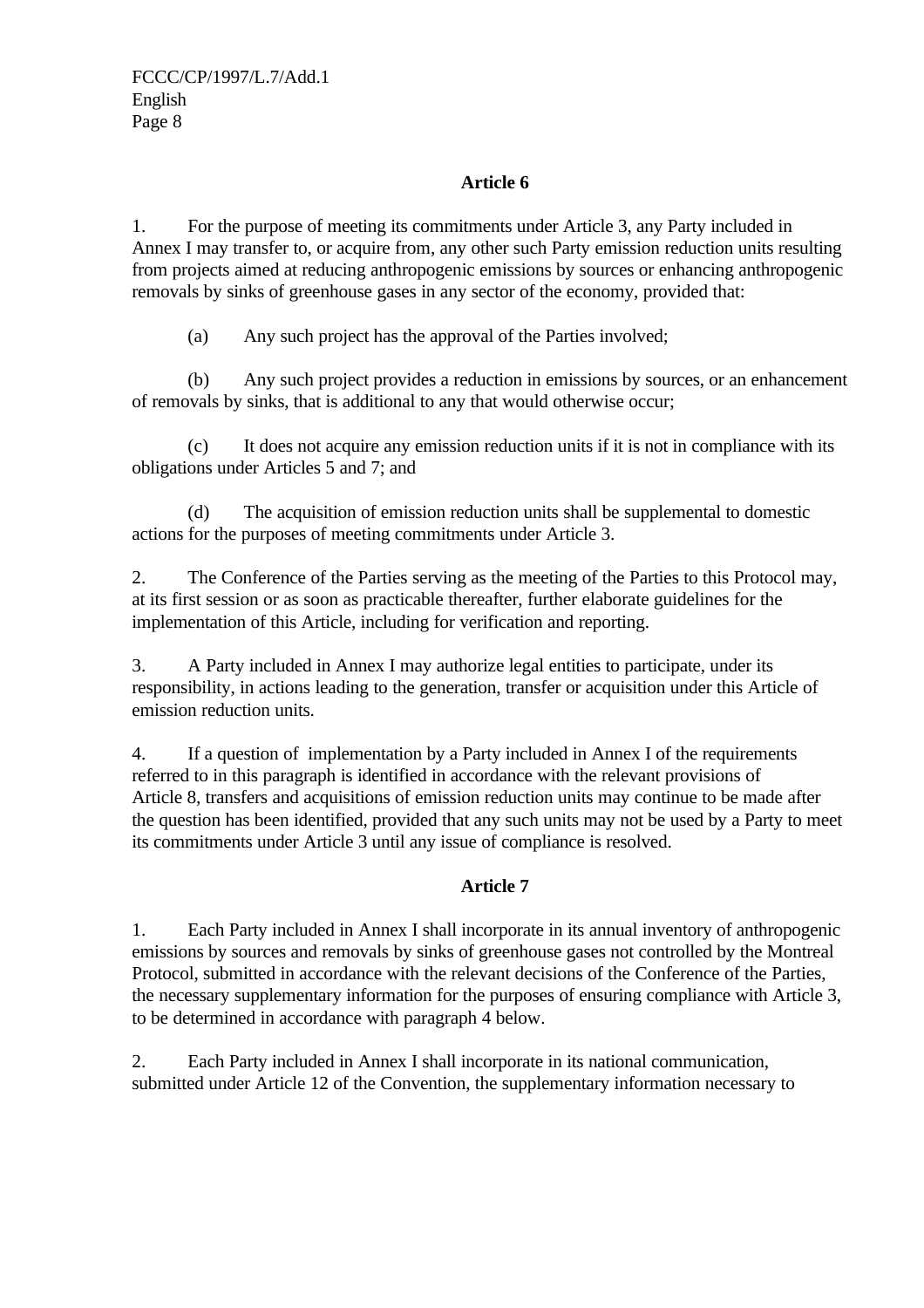demonstrate compliance with its commitments under this Protocol, to be determined in accordance with paragraph 4 below.

3. Each Party included in Annex I shall submit the information required under paragraph 1 above annually, beginning with the first inventory due under the Convention for the first year of the commitment period after this Protocol has entered into force for it. Each such Party shall submit the information required under paragraph 2 above as part of the first national communication due under the Convention after this Protocol has entered into force for it and after the adoption of guidelines as provided for in paragraph 4 below. The frequency of subsequent submission of information required under this Article shall be determined by the Conference of the Parties serving as the meeting of the Parties to this Protocol, taking into account any timetable for the submission of national communications decided upon by the Conference of the Parties.

4. The Conference of the Parties serving as the meeting of the Parties to this Protocol shall adopt at its first session, and review periodically thereafter, guidelines for the preparation of the information required under this Article, taking into account guidelines for the preparation of national communications by Parties included in Annex I adopted by the Conference of the Parties. The Conference of the Parties serving as the meeting of the Parties to this Protocol shall also, prior to the first commitment period, decide upon modalities for the accounting of assigned amounts.

## **Article 8**

1. The information submitted under Article 7 by each Party included in Annex I shall be reviewed by expert review teams pursuant to the relevant decisions of the Conference of the Parties and in accordance with guidelines adopted for this purpose by the Conference of the Parties serving as the meeting of the Parties to this Protocol under paragraph 4 below. The information submitted under Article 7, paragraph 1, by each Party included in Annex I shall be reviewed as part of the annual compilation and accounting of emissions inventories and assigned amounts. Additionally, the information submitted under Article 7, paragraph 2, by each Party included in Annex I shall be reviewed as part of the review of communications.

2. Expert review teams shall be coordinated by the secretariat and shall be composed of experts selected from those nominated by Parties to the Convention and, as appropriate, by intergovernmental organizations, in accordance with guidance provided for this purpose by the Conference of the Parties.

3. The review process shall provide a thorough and comprehensive technical assessment of all aspects of the implementation by a Party of this Protocol. The expert review teams shall prepare a report to the Conference of the Parties serving as the meeting of the Parties to this Protocol**,** assessing the implementation of the commitments of the Party and identifying any potential problems in, and factors influencing, the fulfilment of commitments. Such reports shall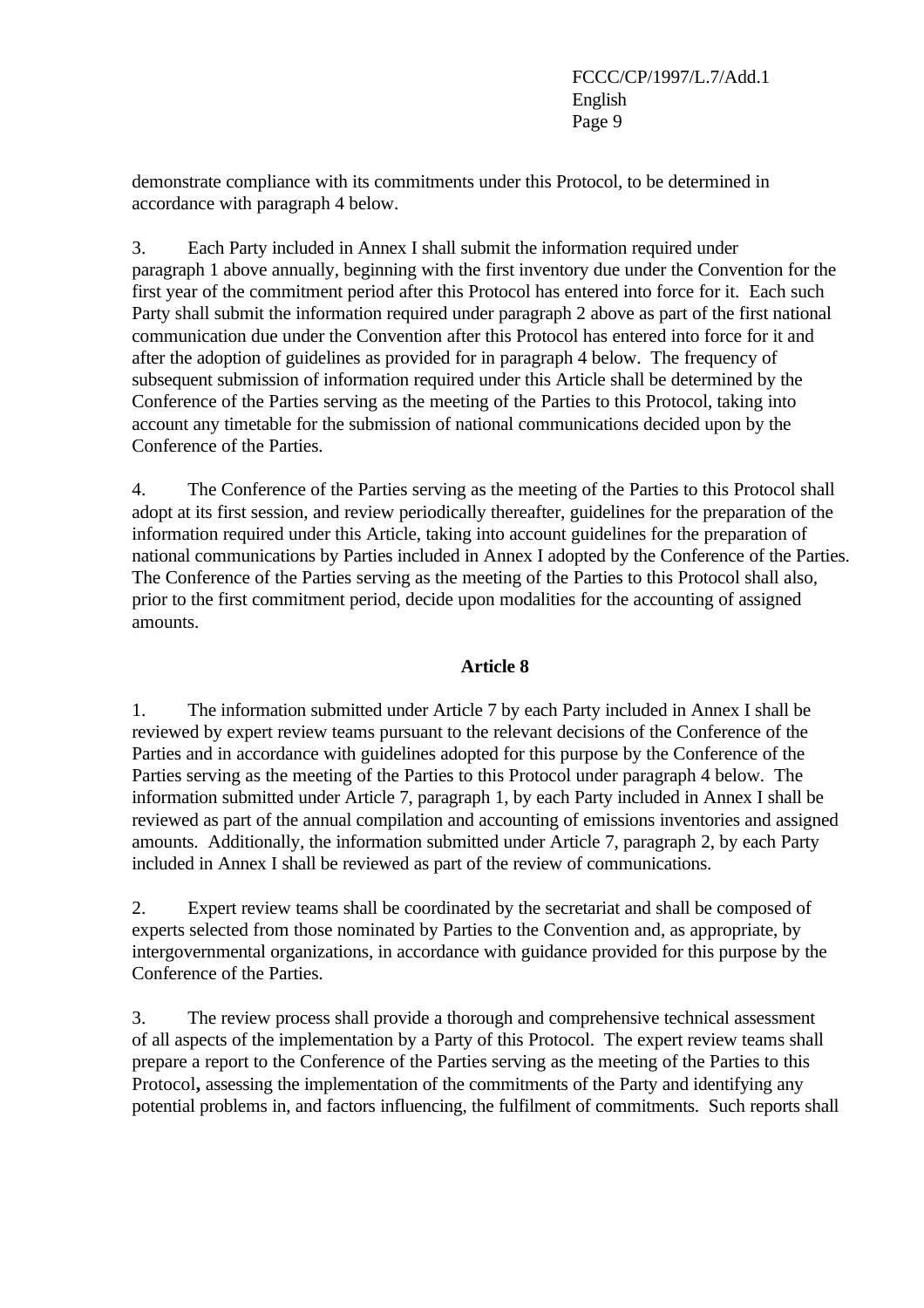be circulated by the secretariat to all Parties to the Convention. The secretariat shall list those questions of implementation indicated in such reports for further consideration by the Conference of the Parties serving as the meeting of the Parties to this Protocol.

4. The Conference of the Parties serving as the meeting of the Parties to this Protocol shall adopt at its first session, and review periodically thereafter, guidelines for the review of implementation by expert review teams taking into account the relevant decisions of the Conference of the Parties.

5. The Conference of the Parties serving as the meeting of the Parties to this Protocol shall, with the assistance of the Subsidiary Body for Implementation and, as appropriate, the Subsidiary Body for Scientific and Technological Advice, consider:

(a) The information submitted by the Parties under Article 7 and the reports of the expert reviews thereon conducted under this Article; and

(b) Those questions of implementation listed by the secretariat under paragraph 3 above, as well as any questions raised by Parties.

6. Pursuant to its consideration of the information referred to in paragraph 5 above, the Conference of the Parties serving as the meeting of the Parties to this Protocol shall take decisions on any matter required for the implementation of this Protocol.

## **Article 9**

1. The Conference of the Parties serving as the meeting of the Parties to this Protocol shall periodically review this Protocol in the light of the best available scientific information and assessments on climate change and its impacts, as well as relevant technical, social and economic information. Such reviews shall be coordinated with pertinent reviews under the Convention, in particular those required by Article 4, paragraph 2(d), and Article 7, paragraph 2(a), of the Convention. Based on these reviews, the Conference of the Parties serving as the meeting of the Parties to this Protocol shall take appropriate action.

2. The first review shall take place at the second session of the Conference of the Parties serving as the meeting of the Parties to this Protocol. Further reviews shall take place at regular intervals and in a timely manner.

# **Article 10**

All Parties, taking into account their common but differentiated responsibilities and their specific national and regional development priorities, objectives and circumstances, without introducing any new commitments for Parties not included in Annex I, but reaffirming existing commitments in Article 4, paragraph 1, of the Convention, and continuing to advance the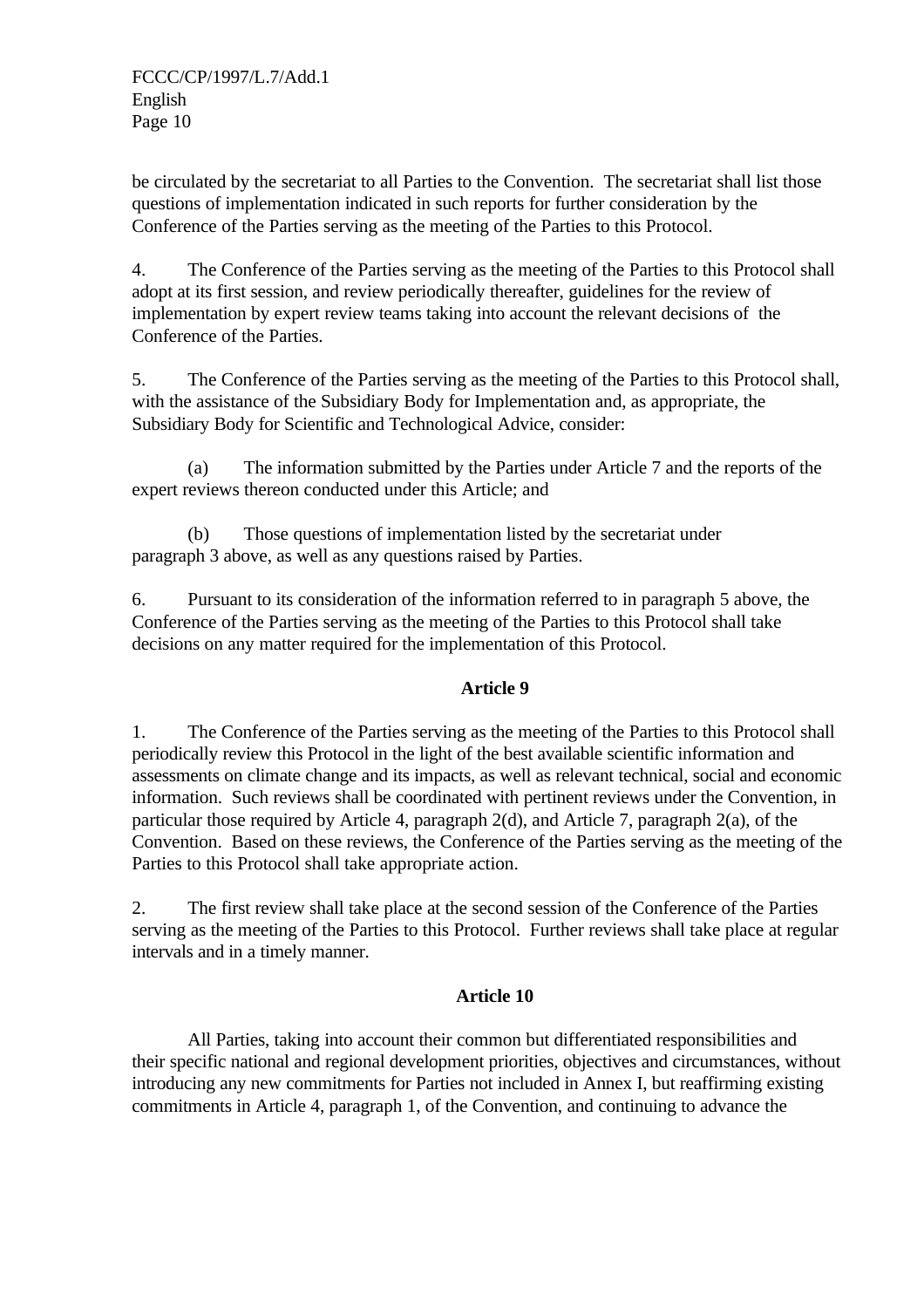implementation of these commitments in order to achieve sustainable development, taking into account Article 4, paragraphs 3, 5 and 7, of the Convention, shall:

(a) Formulate, where relevant and to the extent possible, cost-effective national, and where appropriate regional programmes to improve the quality of local emission factors, activity data and/or models which reflect the socio-economic conditions of each Party for the preparation and periodic updating of national inventories of anthropogenic emissions by sources and removals by sinks of all greenhouse gases not controlled by the Montreal Protocol, using comparable methodologies to be agreed upon by the Conference of the Parties, and consistent with the guidelines for national communications adopted by the Conference of the Parties;

(b) Formulate, implement, publish and regularly update national and, where appropriate, regional programmes containing measures to mitigate climate change and measures to facilitate adequate adaptation to climate change:

- (i) Such programmes would, *inter alia*, concern the energy, transport and industry sectors as well as agriculture, forestry and waste management. Furthermore, adaptation technologies and methods for improving spatial planning would improve adaptation to climate change; and
- (ii) Parties included in Annex I shall submit information on action under this Protocol, including national programmes, according to the guidelines laid down in Article 8; and other Parties shall seek to include in their national communications, as appropriate, information on programmes which contain measures that the Party believes contribute to addressing climate change and its adverse impacts, including the abatement of increase in greenhouse gas emissions, and enhancement of and removals by sinks, capacity building and adaptation measures.

(c) Cooperate in the promotion of effective modalities for the development, application and diffusion of, and take all practicable steps to promote, facilitate and finance, as appropriate, the transfer of, or access to, environmentally sound technologies, know-how, practices and processes pertinent to climate change, in particular to developing countries, including the formulation of policies and programmes for the effective transfer of environmentally sound technologies that are publicly owned or in the public domain and the creation of an enabling environment for the private sector, to promote and enhance access to, and transfer of, environmentally sound technologies;

(d) Cooperate in scientific and technical research and promote the maintenance and the development of systematic observation systems and development of data archives to reduce uncertainties related to the climate system, the adverse impacts of climate change and the economic and social consequences of various response strategies, and promote the development and strengthening of endogenous capacities and capabilities to participate in international and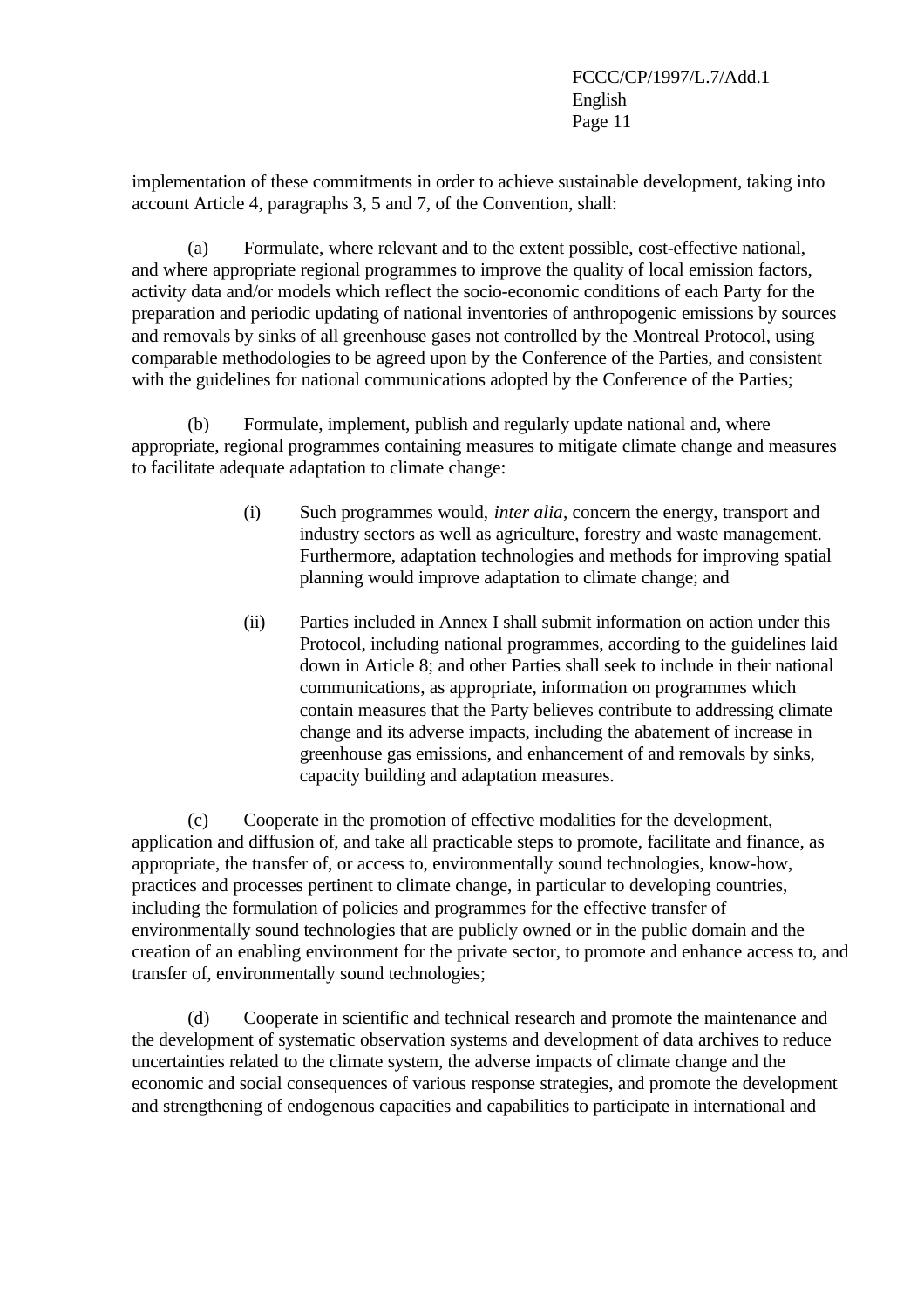intergovernmental efforts, programmes and networks on research and systematic observation, taking into account Article 5 of the Convention;

(e) Cooperate in and promote at the international level, and, where appropriate, using existing bodies, the development and implementation of education and training programmes, including the strengthening of national capacity building, in particular human and institutional capacities and the exchange or secondment of personnel to train experts in this field, in particular for developing countries, and facilitate at the national level public awareness and public access to information on climate change. Suitable modalities should be developed to implement these activities through the relevant bodies of the Convention taking into account Article 6 of the Convention;

(f) Include in their national communications information on programmes and activities undertaken pursuant to this Article in accordance with relevant decisions of the Conference of the Parties; and

(g) Give full consideration, in implementing the commitments in this Article, to Article 4, paragraph 8, of the Convention.

## **Article 11**

1. In the implementation of Article 10, Parties shall take into account the provisions of Article 4, paragraphs 4, 5, 7, 8 and 9 of the Convention.

2. In the context of the implementation of Article 4, paragraph 1, of the Convention, in accordance with the provisions of Article 4, paragraph 3, and Article 11 of the Convention, and through the operating entity or entities of the financial mechanism of the Convention, the developed country Parties and other developed Parties included in Annex II to the Convention shall:

(a) Provide new and additional financial resources to meet the agreed full costs incurred by developing country Parties in advancing the implementation of existing commitments under Article 4, paragraph 1(a), of the Convention that are covered in Article 10, subparagraph (a); and

(b) Also provide such financial resources, including for the transfer of technology, needed by the developing country Parties to meet the agreed full incremental costs of advancing the implementation of existing commitments in Article 4, paragraph 1, of the Convention that are covered by Article 10 and that are agreed between a developing country Party and the international entity or entities referred to in Article 11 of the Convention, in accordance with that Article.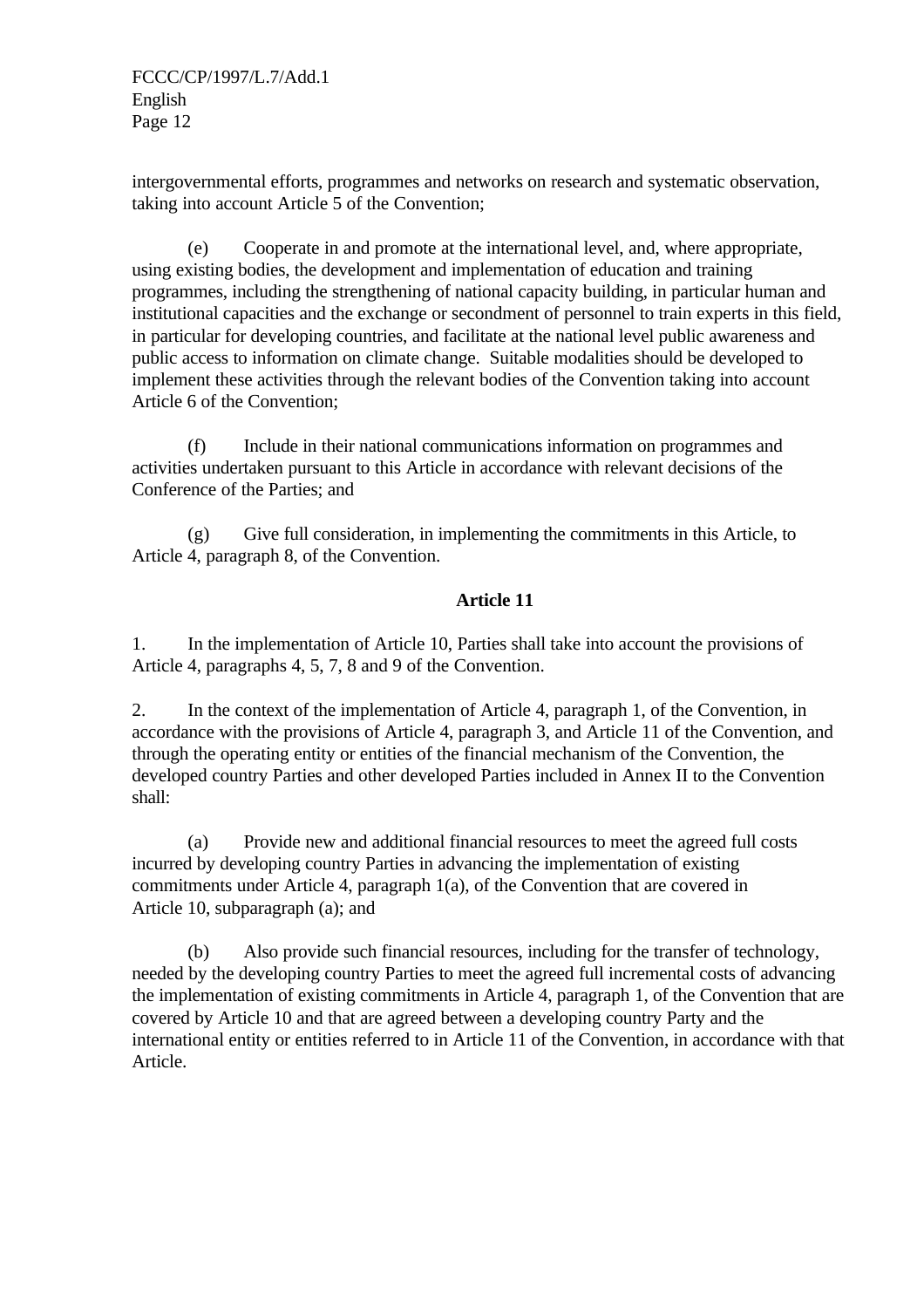The implementation of these existing commitments shall take into account the need for adequacy and predictability in the flow of funds and the importance of appropriate burden sharing among developed country Parties. The guidance to the financial mechanism of the Convention in relevant decisions of the Conference of the Parties, including those agreed before the adoption of this Protocol, shall apply *mutatis mutandis* to the provisions of this paragraph.

3. The developed country Parties and other developed Parties in Annex II to the Convention may also provide, and developing country Parties avail themselves of, financial resources for the implementation of Article 10, through bilateral, regional and other multilateral channels.

## **Article 12**

1. A clean development mechanism is hereby defined.

2. The purpose of the clean development mechanism shall be to assist Parties not included in Annex I in achieving sustainable development and in contributing to the ultimate objective of the Convention, and to assist Parties included in Annex I in achieving compliance with their quantified emission limitation and reduction commitments under Article 3.

3. Under the clean development mechanism:

(a) Parties not included in Annex I will benefit from project activities resulting in certified emission reductions; and

(b) Parties included in Annex I may use the certified emission reductions accruing from such project activities to contribute to compliance with part of their quantified emission limitation and reduction commitments under Article 3, as determined by the Conference of the Parties serving as the meeting of the Parties to this Protocol.

4. The clean development mechanism shall be subject to the authority and guidance of the Conference of the Parties serving as the meeting of the Parties to this Protocol and be supervised by an executive board of the clean development mechanism.

5. Emission reductions resulting from each project activity shall be certified by operational entities to be designated by the Conference of the Parties serving as the meeting of the Parties to this Protocol, on the basis of:

(a) Voluntary participation approved by each Party involved;

(b) Real, measurable, and long-term benefits related to the mitigation of climate change; and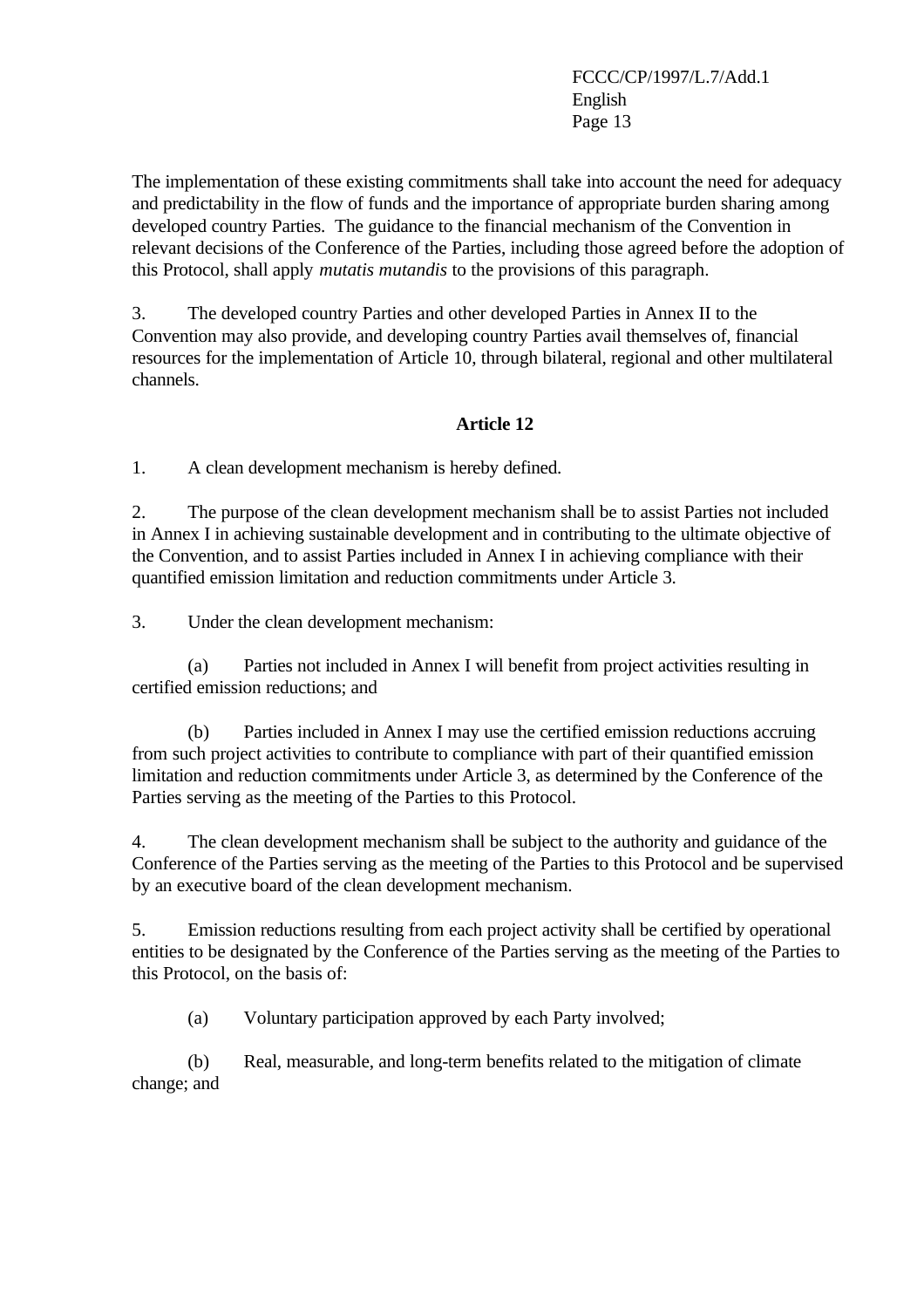(c) Reductions in emissions that are additional to any that would occur in the absence of the certified project activity.

6. The clean development mechanism shall assist in arranging funding of certified project activities as necessary.

7. The Conference of the Parties serving as the meeting of the Parties to this Protocol shall, at its first session, elaborate modalities and procedures with the objective of ensuring transparency, efficiency and accountability through independent auditing and verification of project activities.

8. The Conference of the Parties serving as the meeting of the Parties to this Protocol shall ensure that a share of the proceeds from certified project activities is used to cover administrative expenses as well as to assist developing country Parties that are particularly vulnerable to the adverse effects of climate change to meet the costs of adaptation.

9. Participation under the clean development mechanism, including in activities mentioned in paragraph 3(a) above and acquisition of certified emission reductions, may involve private and/or public entities, and is to be subject to whatever guidance may be provided by the executive board of the clean development mechanism.

10. Certified emission reductions obtained during the period from the year 2000 up to the beginning of the first commitment period can be used to assist in achieving compliance in the first commitment period.

# **Article 13**

1. The Conference of the Parties, the supreme body of the Convention, shall serve as the meeting of the Parties to this Protocol.

2. Parties to the Convention that are not Parties to this Protocol may participate as observers in the proceedings of any session of the Conference of the Parties serving as the meeting of the Parties to this Protocol. When the Conference of the Parties serves as the meeting of the Parties to this Protocol, decisions under this Protocol shall be taken only by those that are Parties to it.

3. When the Conference of the Parties serves as the meeting of the Parties to this Protocol, any member of the Bureau of the Conference of the Parties representing a Party to the Convention but, at that time, not a Party to this Protocol, shall be substituted by an additional member to be elected by and from amongst the Parties to this Protocol.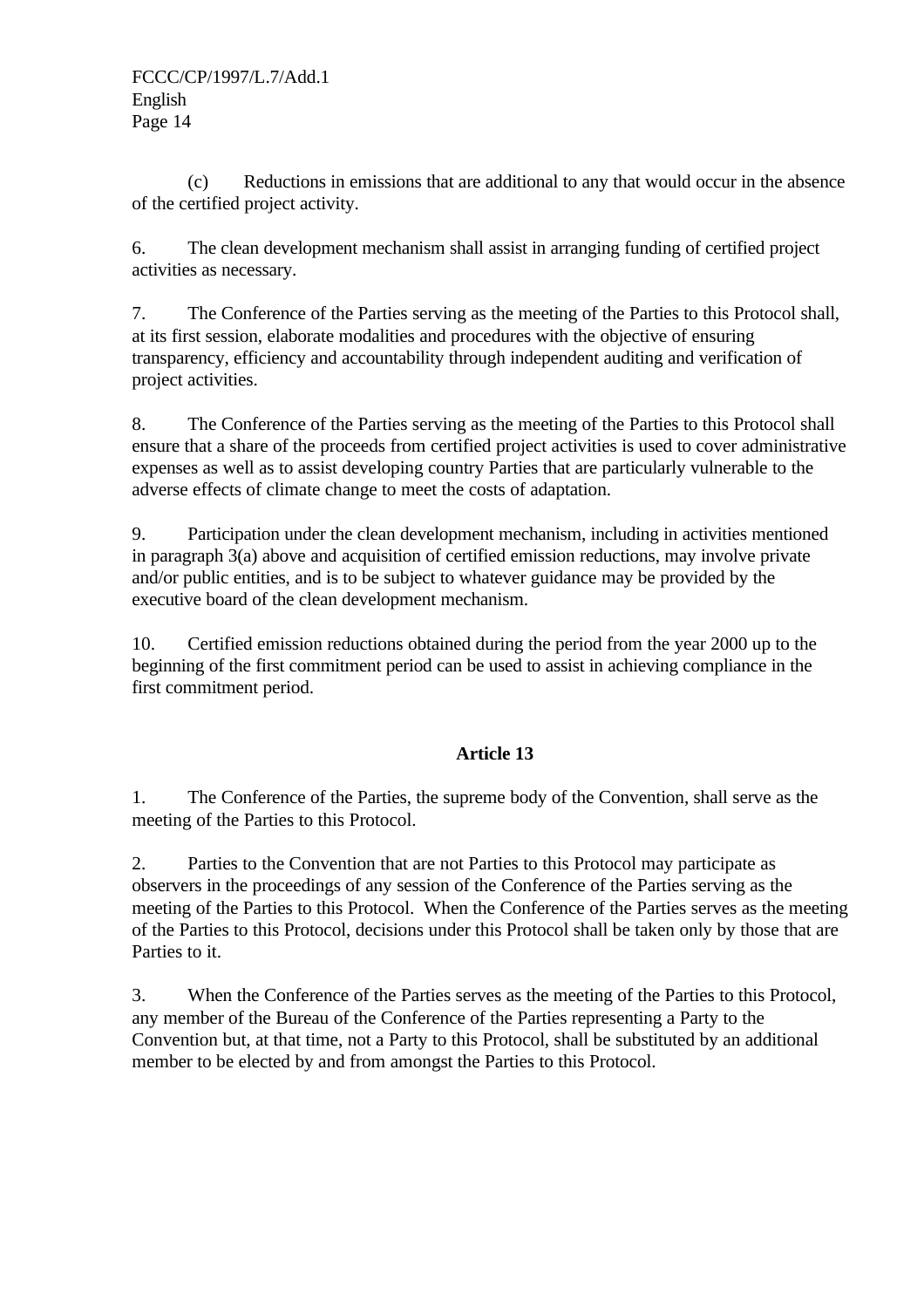4. The Conference of the Parties serving as the meeting of the Parties to this Protocol shall keep under regular review the implementation of this Protocol and shall make, within its mandate, the decisions necessary to promote its effective implementation. It shall perform the functions assigned to it by this Protocol and shall:

(a) Assess, on the basis of all information made available to it in accordance with the provisions of this Protocol, the implementation of this Protocol by the Parties, the overall effects of the measures taken pursuant to this Protocol, in particular environmental, economic and social effects as well as their cumulative impacts and the extent to which progress towards the objective of the Convention is being achieved;

(b) Periodically examine the obligations of the Parties under this Protocol, giving due consideration to any reviews required by Article 4, paragraph 2(d), and Article 7, paragraph 2, of the Convention, in the light of the objective of the Convention, the experience gained in its implementation and the evolution of scientific and technological knowledge, and in this respect consider and adopt regular reports on the implementation of this Protocol;

(c) Promote and facilitate the exchange of information on measures adopted by the Parties to address climate change and its effects, taking into account the differing circumstances, responsibilities and capabilities of the Parties and their respective commitments under this Protocol;

(d) Facilitate, at the request of two or more Parties, the coordination of measures adopted by them to address climate change and its effects, taking into account the differing circumstances, responsibilities and capabilities of the Parties and their respective commitments under this Protocol;

(e) Promote and guide, in accordance with the objective of the Convention and the provisions of this Protocol, and taking fully into account the relevant decisions by the Conference of the Parties, the development and periodic refinement of comparable methodologies for the effective implementation of this Protocol, to be agreed on by the Conference of the Parties serving as the meeting of the Parties to this Protocol;

(f) Make recommendations on any matters necessary for the implementation of this Protocol;

(g) Seek to mobilize additional financial resources in accordance with Article 11, paragraph 2;

(h) Establish such subsidiary bodies as are deemed necessary for the implementation of this Protocol;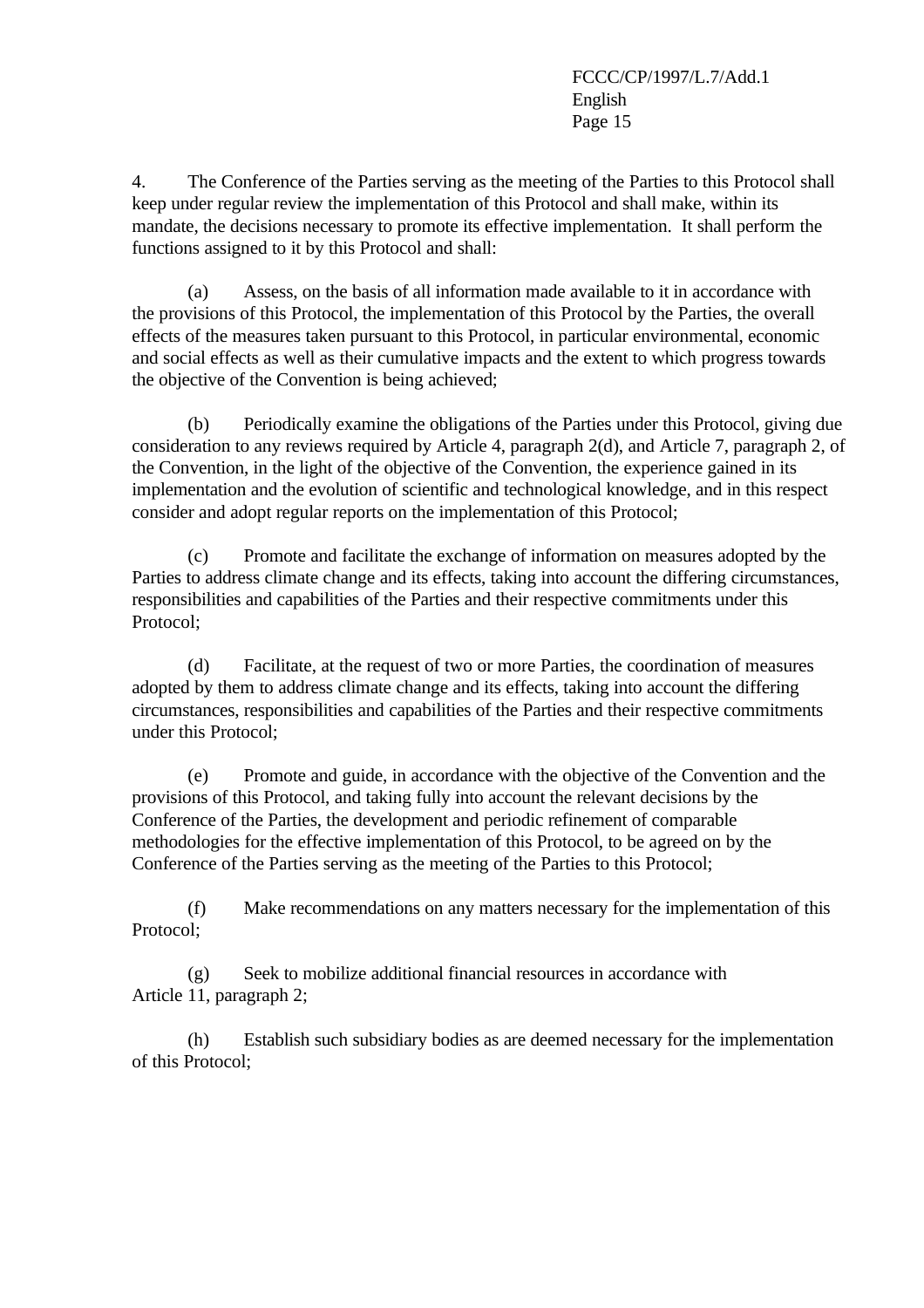(i) Seek and utilize, where appropriate, the services and cooperation of, and information provided by, competent international organizations and intergovernmental and non-governmental bodies; and

(j) Exercise such other functions as may be required for the implementation of this Protocol, and consider any assignment resulting from a decision by the Conference of the Parties.

5. The rules of procedure of the Conference of the Parties and financial procedures of the Convention shall be applied *mutatis mutandis* under this Protocol, except as may be otherwise decided by consensus by the Conference of the Parties serving as the meeting of the Parties to this Protocol.

6. The first session of the Conference of the Parties serving as the meeting of the Parties to this Protocol shall be convened by the secretariat in conjunction with the first session of the Conference of the Parties that is scheduled after the date of the entry into force of this Protocol. Subsequent ordinary sessions of the Conference of the Parties serving as the meeting of the Parties to this Protocol shall be held every year and in conjunction with ordinary sessions of the Conference of the Parties unless otherwise decided by the Conference of the Parties serving as the meeting of the Parties to this Protocol.

7. Extraordinary sessions of the Conference of the Parties serving as the meeting of the Parties to this Protocol shall be held at such other times as may be deemed necessary by the Conference of the Parties serving as the meeting of the Parties to this Protocol, or at the written request of any Party, provided that, within six months of the request being communicated to the Parties by the secretariat, it is supported by at least one third of the Parties.

8. The United Nations, its specialized agencies and the International Atomic Energy Agency, as well as any State member thereof or observers thereto not party to the Convention, may be represented at sessions of the Conference of the Parties serving as the meeting of the Parties to this Protocol as observers. Any body or agency, whether national or international, governmental or non-governmental, which is qualified in matters covered by this Protocol and which has informed the secretariat of its wish to be represented at a session of the Conference of the Parties serving as the meeting of the Parties to this Protocol as an observer, may be so admitted unless at least one third of the Parties present object. The admission and participation of observers shall be subject to the rules of procedure, as referred to in paragraph 5 above.

# **Article 14**

1. The secretariat established by Article 8 of the Convention shall serve as the secretariat of this Protocol.

2. Article 8, paragraph 2, of the Convention on the functions of the secretariat, and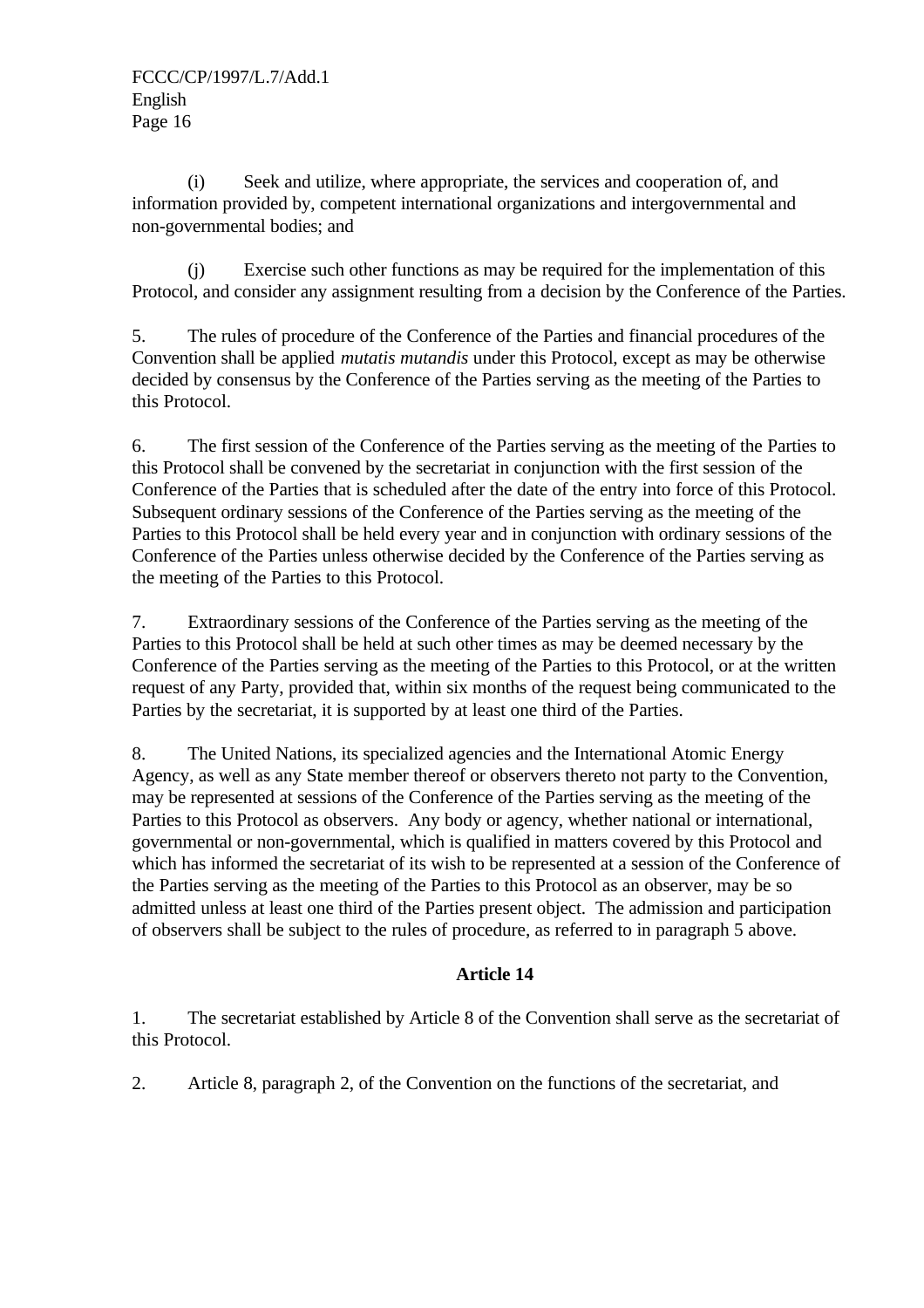Article 8, paragraph 3, of the Convention on arrangements made for the functioning of the secretariat, shall apply *mutatis mutandis* to this Protocol. The secretariat shall, in addition, exercise the functions assigned to it under this Protocol.

#### **Article 15**

1. The Subsidiary Body for Scientific and Technological Advice and the Subsidiary Body for Implementation established by Articles 9 and 10 of the Convention shall serve as, respectively, the Subsidiary Body for Scientific and Technological Advice and the Subsidiary Body for Implementation of this Protocol. The provisions relating to the functioning of these two bodies under the Convention shall apply *mutatis mutandis* to this Protocol. Sessions of the meetings of the Subsidiary Body for Scientific and Technological Advice and the Subsidiary Body for Implementation of this Protocol shall be held in conjunction with the meetings of, respectively, the Subsidiary Body for Scientific and Technological Advice and the Subsidiary Body for Implementation of the Convention.

2. Parties to the Convention that are not Parties to this Protocol may participate as observers in the proceedings of any session of the subsidiary bodies. When the subsidiary bodies serve as the subsidiary bodies of this Protocol, decisions under this Protocol shall be taken only by the Parties to this Protocol.

3. When the subsidiary bodies established by Articles 9 and 10 of the Convention exercise their functions with regard to matters concerning this Protocol, any member of the Bureaux of those subsidiary bodies representing a Party to the Convention but, at that time, not a party to this Protocol, shall be substituted by an additional member to be elected by and from amongst the Parties to this Protocol.

#### **Article 16**

The Conference of the Parties serving as the meeting of the Parties to this Protocol shall, as soon as practicable, consider the application to this Protocol of, and modify as appropriate, the multilateral consultative process referred to in Article 13 of the Convention, in the light of any relevant decisions that may be taken by the Conference of the Parties. Any multilateral consultative process that may be applied to this Protocol shall operate without prejudice to the procedures and mechanisms established in accordance with Article 17.

#### **Article 16 bis**

The Conference of the Parties shall define the relevant principles, modalities, rules and guidelines, in particular for verification, reporting and accountability for emissions trading. The Parties included in Annex B may participate in emissions trading for the purposes of fulfilling their commitments under Article 3 of this Protocol. Any such trading shall be supplemental to domestic actions for the purpose of meeting quantified emission limitation and reduction commitments under that Article.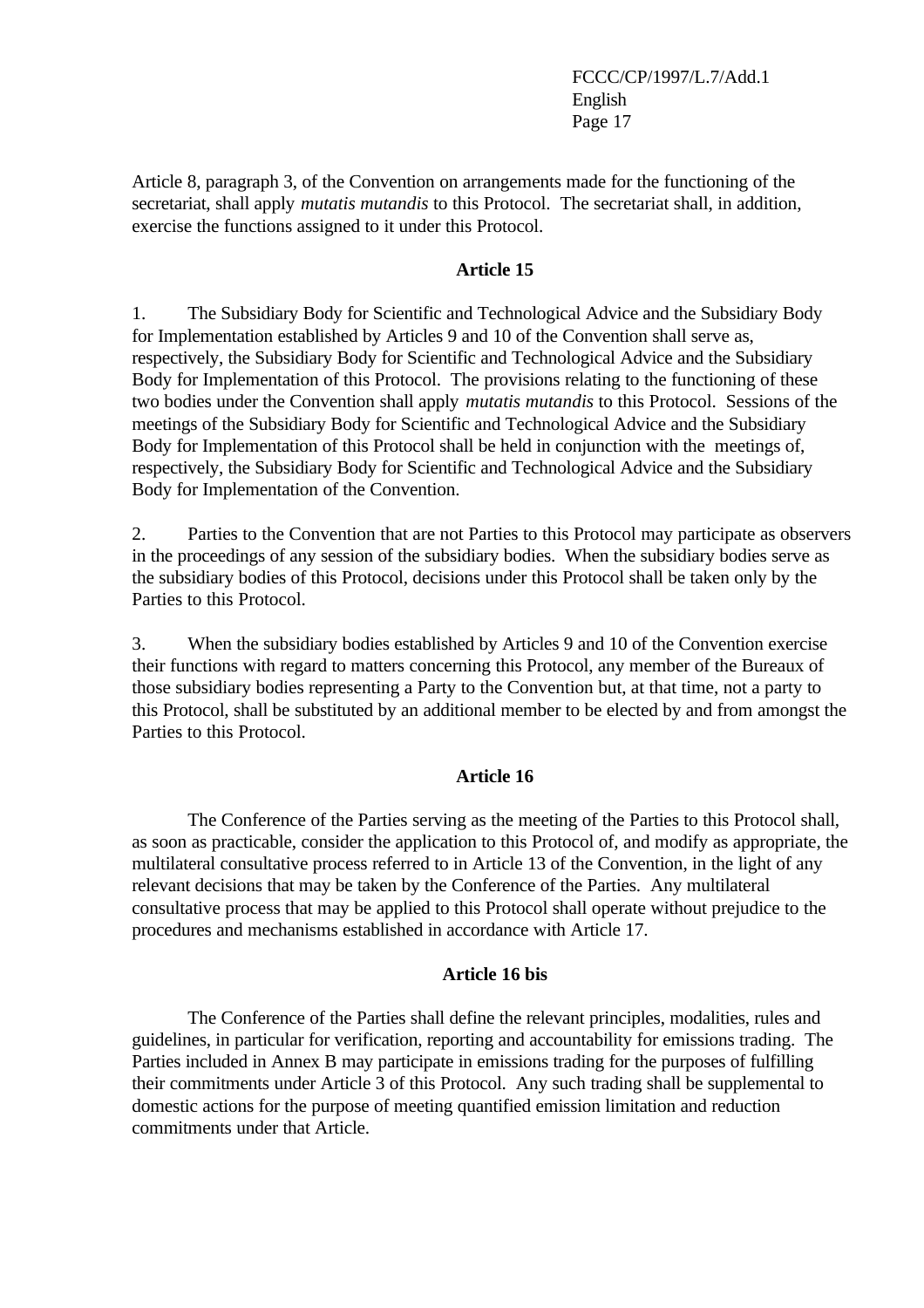## **Article 17**

The Conference of the Parties serving as the meeting of the Parties to this Protocol shall, at its first session, approve appropriate and effective procedures and mechanisms to determine and to address cases of non-compliance with the provisions of this Protocol, including through the development of an indicative list of consequences, taking into account the cause, type, degree and frequency of non-compliance. Any procedures and mechanisms under this Article entailing binding consequences shall be adopted by means of an amendment to this Protocol.

## **Article 18**

The provisions of Article 14 of the Convention on settlement of disputes shall apply *mutatis mutandis* to this Protocol.

## **Article 19**

1. Any Party may propose amendments to this Protocol.

2. Amendments to this Protocol shall be adopted at an ordinary session of the Conference of the Parties serving as the meeting of the Parties to this Protocol. The text of any proposed amendment to this Protocol shall be communicated to the Parties by the secretariat at least six months before the meeting at which it is proposed for adoption. The secretariat shall also communicate the text of any proposed amendments to the Parties and signatories to the Convention and, for information, to the Depositary.

3. The Parties shall make every effort to reach agreement on any proposed amendment to this Protocol by consensus. If all efforts at consensus have been exhausted, and no agreement reached, the amendment shall as a last resort be adopted by a three-fourths majority vote of the Parties present and voting at the meeting. The adopted amendment shall be communicated by the secretariat to the Depositary, who shall circulate it to all Parties for their acceptance.

4. Instruments of acceptance in respect of an amendment shall be deposited with the Depositary. An amendment adopted in accordance with paragraph 3 above shall enter into force for those Parties having accepted it on the ninetieth day after the date of receipt by the Depositary of an instrument of acceptance by at least three fourths of the Parties to this Protocol.

5. The amendment shall enter into force for any other Party on the ninetieth day after the date on which that Party deposits with the Depositary its instrument of acceptance of the said amendment.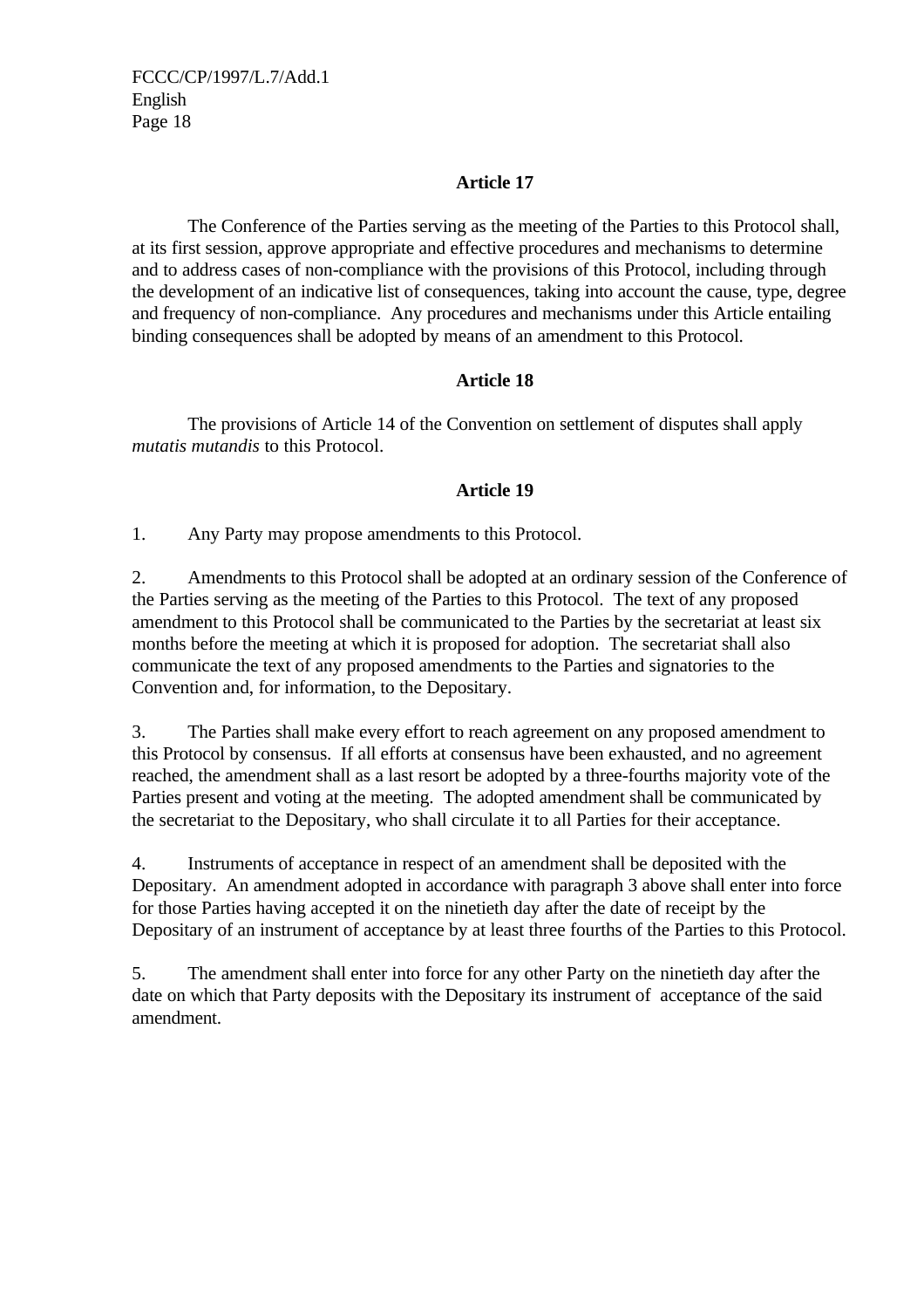## **Article 20**

1. Annexes to this Protocol shall form an integral part thereof and, unless otherwise expressly provided, a reference to this Protocol constitutes at the same time a reference to any annexes thereto. Any annexes adopted after the entry into force of this Protocol shall be restricted to lists, forms and any other material of a descriptive nature that is of a scientific, technical, procedural or administrative character.

2. Any Party may make proposals for an annex to this Protocol and may propose amendments to annexes to this Protocol.

3. Annexes to this Protocol and amendments to annexes to this Protocol shall be adopted at an ordinary session of the Conference of the Parties serving as the meeting of the Parties to this Protocol. The text of any proposed annex or amendment to an annex shall be communicated to the Parties by the secretariat at least six months before the meeting at which it is proposed for adoption. The secretariat shall also communicate the text of any proposed annex or amendment to an annex to the Parties and signatories to the Convention and, for information, to the Depositary.

4. The Parties shall make every effort to reach agreement on any proposed annex or amendment to an annex by consensus. If all efforts at consensus have been exhausted, and no agreement reached, the annex or amendment to an annex shall as a last resort be adopted by a three-fourths majority vote of the Parties present and voting at the meeting. The adopted annex or amendment to an annex shall be communicated by the secretariat to the Depositary, who shall circulate it to all Parties for their acceptance.

5. An annex, other than Annex A or B, that has been adopted or amended in accordance with paragraphs 3 and 4 above shall enter into force for all Parties to this Protocol six months after the date of the communication by the Depositary to such Parties of the adoption or amendment of the annex, except for those Parties that have notified the Depositary in writing within that period of their non-acceptance of the annex or amendment to the annex. The annex or amendment to an annex shall enter into force for Parties which withdraw their notification of non-acceptance on the ninetieth day after the date on which withdrawal of such notification has been received by the Depositary.

6. If the adoption of an annex or an amendment to an annex involves an amendment to this Protocol, that annex or amendment to an annex shall not enter into force until such time as the amendment to this Protocol enters into force.

7. Amendments to Annexes A and B to this Protocol shall be adopted and enter into force in accordance with the procedure set out in Article 19, provided that any amendments to Annex B shall be adopted only with the written consent of the Party concerned **.**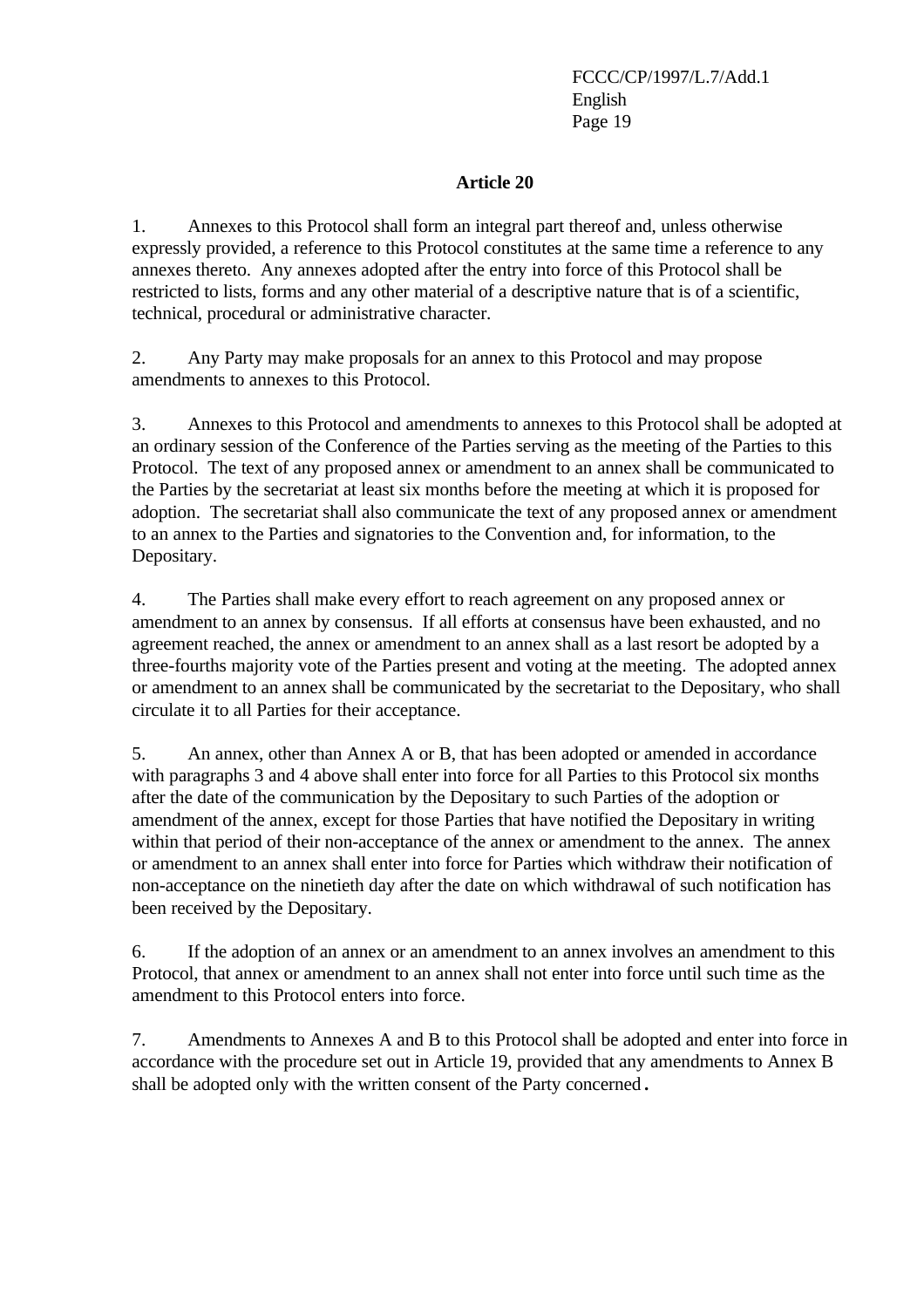## **Article 21**

1. Each Party shall have one vote, except as provided for in paragraph 2 below.

2. Regional economic integration organizations, in matters within their competence, shall exercise their right to vote with a number of votes equal to the number of their member States which are Parties to this Protocol. Such an organization shall not exercise its right to vote if any of its member States exercises its right, and vice versa.

## **Article 22**

The Secretary-General of the United Nations shall be the Depositary of this Protocol.

## **Article 23**

1. This Protocol shall be open for signature and subject to ratification, acceptance or approval by States and regional economic integration organizations which are Parties to the Convention. It shall be open for signature at United Nations Headquarters in New York from 16 March 1998 to 15 March 1999. This Protocol shall be open for accession from the day after the date on which it is closed for signature. Instruments of ratification, acceptance, approval or accession shall be deposited with the Depositary.

2. Any regional economic integration organization which becomes a Party to this Protocol without any of its member States being a Party shall be bound by all the obligations under this Protocol. In the case of such organizations, one or more of whose member States is a Party to this Protocol, the organization and its member States shall decide on their respective responsibilities for the performance of their obligations under this Protocol. In such cases, the organization and the member States shall not be entitled to exercise rights under this Protocol concurrently.

3. In their instruments of ratification, acceptance, approval or accession, regional economic integration organizations shall declare the extent of their competence with respect to the matters governed by this Protocol. These organizations shall also inform the Depositary, who shall in turn inform the Parties, of any substantial modification in the extent of their competence.

# **Article 24**

1. This Protocol shall enter into force on the ninetieth day after the date on which not less than 55 Parties to the Convention, incorporating Parties included in Annex I which accounted in total for at least 55 per cent of the total carbon dioxide emissions for 1990 of the Parties included in Annex I, have deposited their instruments of ratification, acceptance, approval or accession.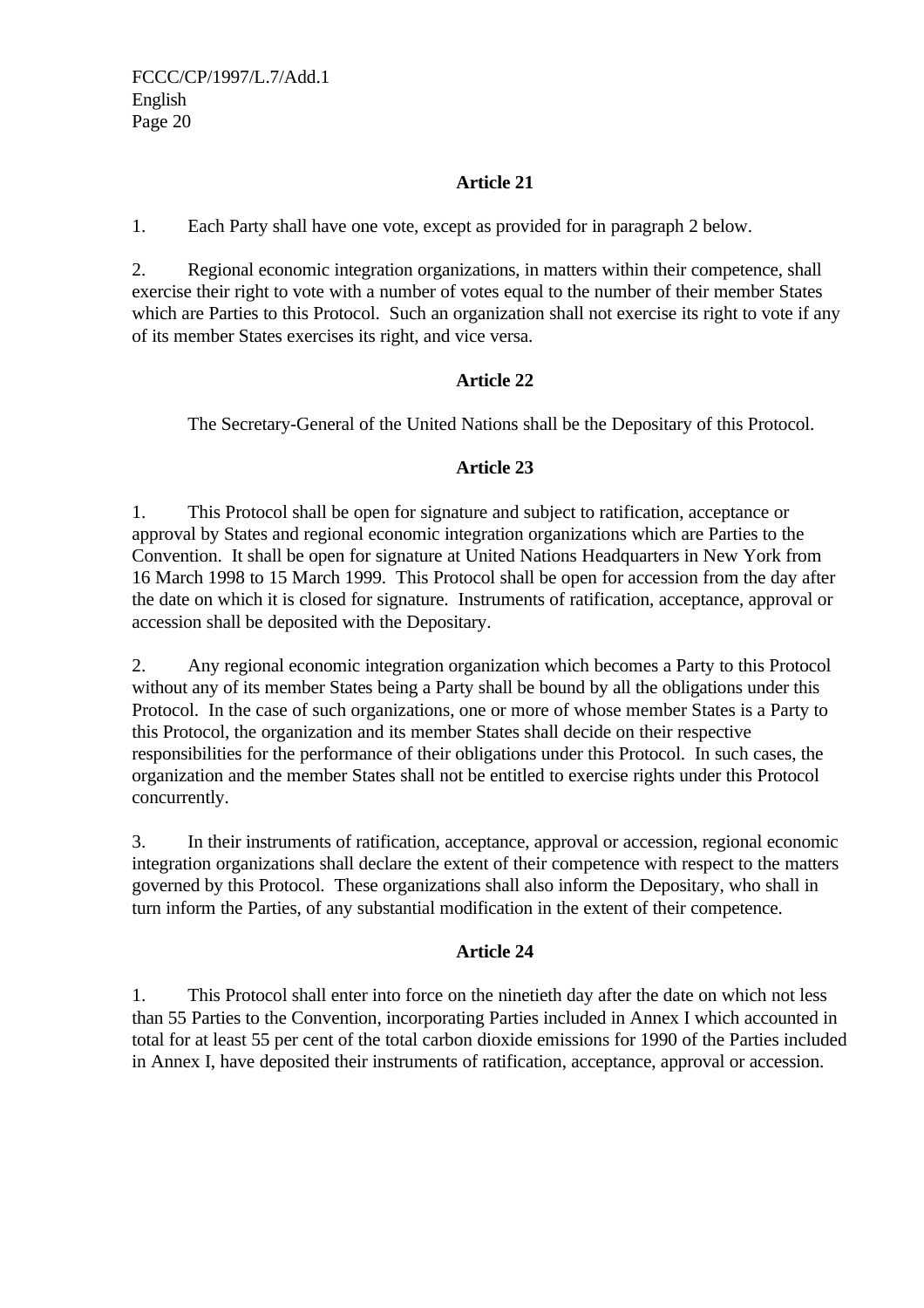2. For the purposes of this Article, "the total carbon dioxide emissions for 1990 of the Parties included in Annex I" means the amount communicated on or before the date of adoption of this Protocol by the Parties included in Annex I in their first national communications submitted in accordance with Article 12 of the Convention.

3. For each State or regional economic integration organization that ratifies, accepts or approves this Protocol or accedes thereto after the conditions set out in paragraph 1 above for the entry into force have been fulfilled, this Protocol shall enter into force on the ninetieth day following the date of deposit of its instrument of ratification, acceptance, approval or accession.

4. For the purposes of this Article, any instrument deposited by a regional economic integration organization shall not be counted as additional to those deposited by States members of the organization.

#### **Article 25**

No reservations may be made to this Protocol.

## **Article 26**

1. At any time after three years from the date on which this Protocol has entered into force for a Party, that Party may withdraw from this Protocol by giving written notification to the Depositary.

2. Any such withdrawal shall take effect upon expiry of one year from the date of receipt by the Depositary of the notification of withdrawal, or on such later date as may be specified in the notification of withdrawal.

3. Any Party that withdraws from the Convention shall be considered as also having withdrawn from this Protocol.

## **Article 27**

The original of this Protocol, of which the Arabic, Chinese, English, French, Russian and Spanish texts are equally authentic, shall be deposited with the Secretary-General of the United Nations.

**Done at Kyoto this tenth day of December one thousand nine hundred and ninety-seven.**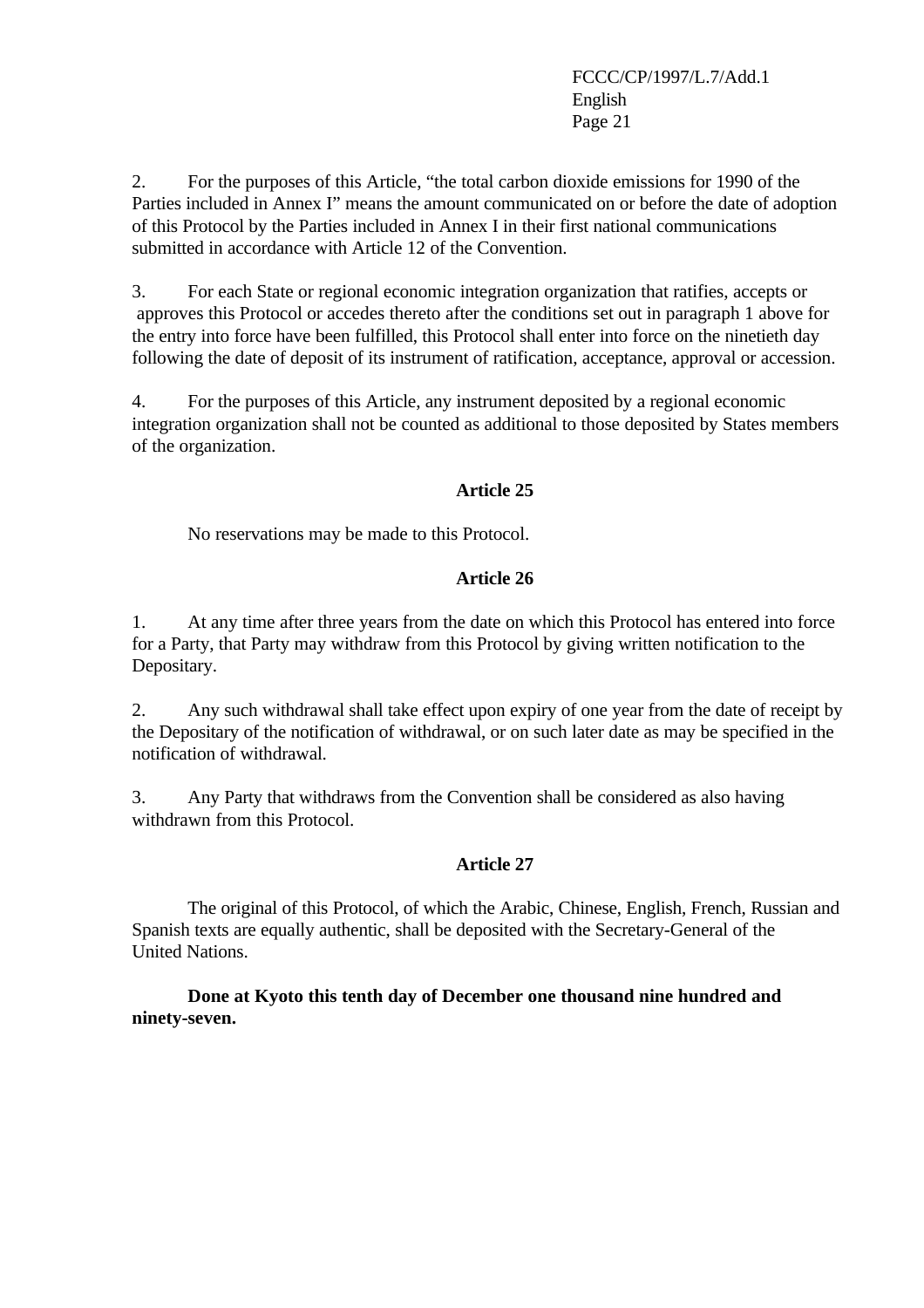## **Annex A**

#### **Greenhouse gases**

Carbon dioxide  $(CO_2)$ Methane  $(CH_4)$ Nitrous oxide  $(N, O)$ Hydrofluorocarbons (HFCs) Perfluorocarbons (PFCs) Sulphur hexafluoride  $(SF_6)$ 

#### **Sectors/source categories**

Energy

Fuel combustion Energy industries Manufacturing industries and construction Transport Other sectors **Other** Fugitive emissions from fuels Solid fuels Oil and natural gas **Other** 

Industrial processes

Mineral products Chemical industry Metal production Other production Production of halocarbons and sulphur hexafluoride Consumption of halocarbons and sulphur hexafluoride **Other** 

Solvent and other product use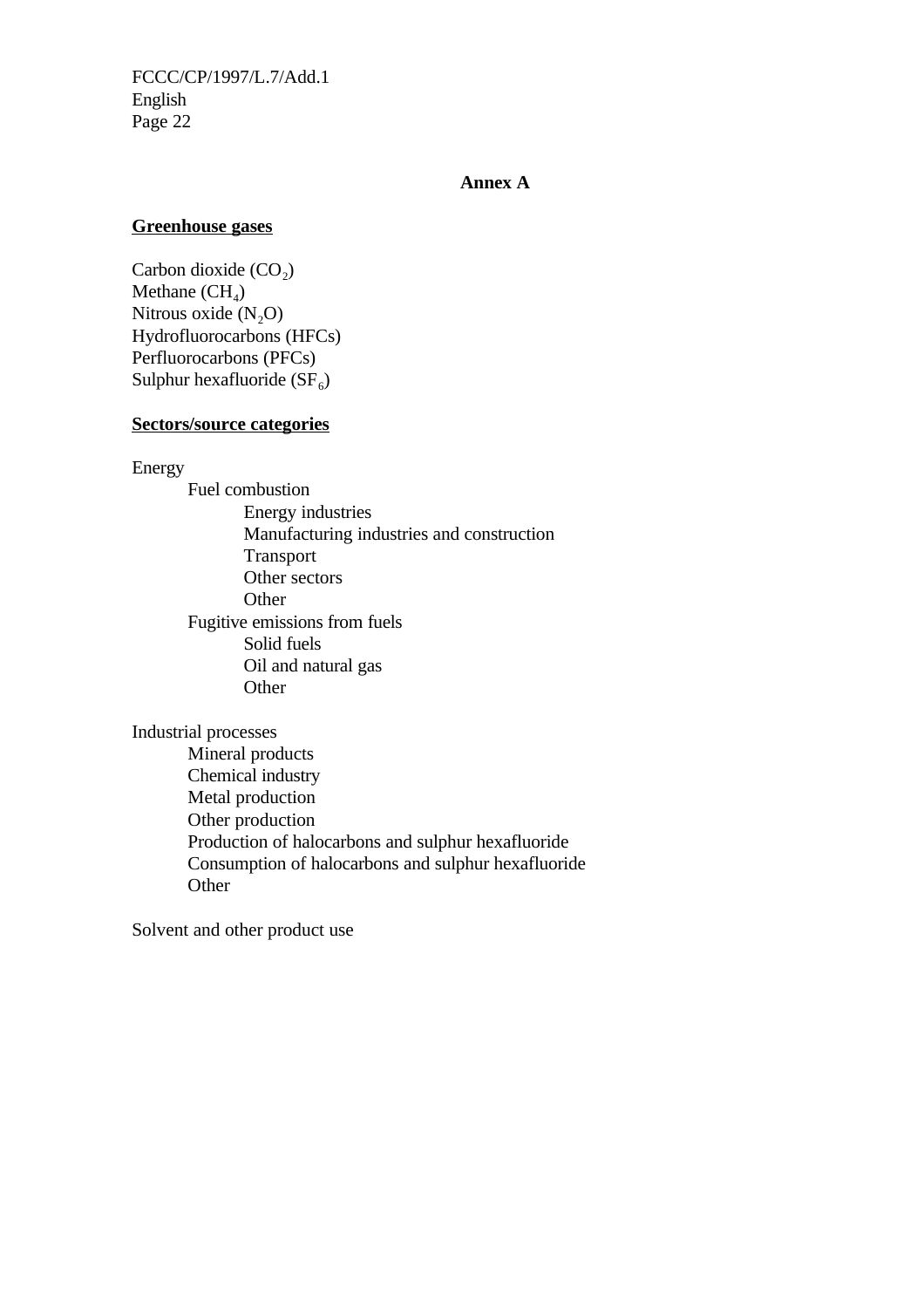# Agriculture

Enteric fermentation Manure management Rice cultivation Agricultural soils Prescribed burning of savannas Field burning of agricultural residues **Other** 

#### Waste

Solid waste disposal on land Wastewater handling Waste incineration **Other**